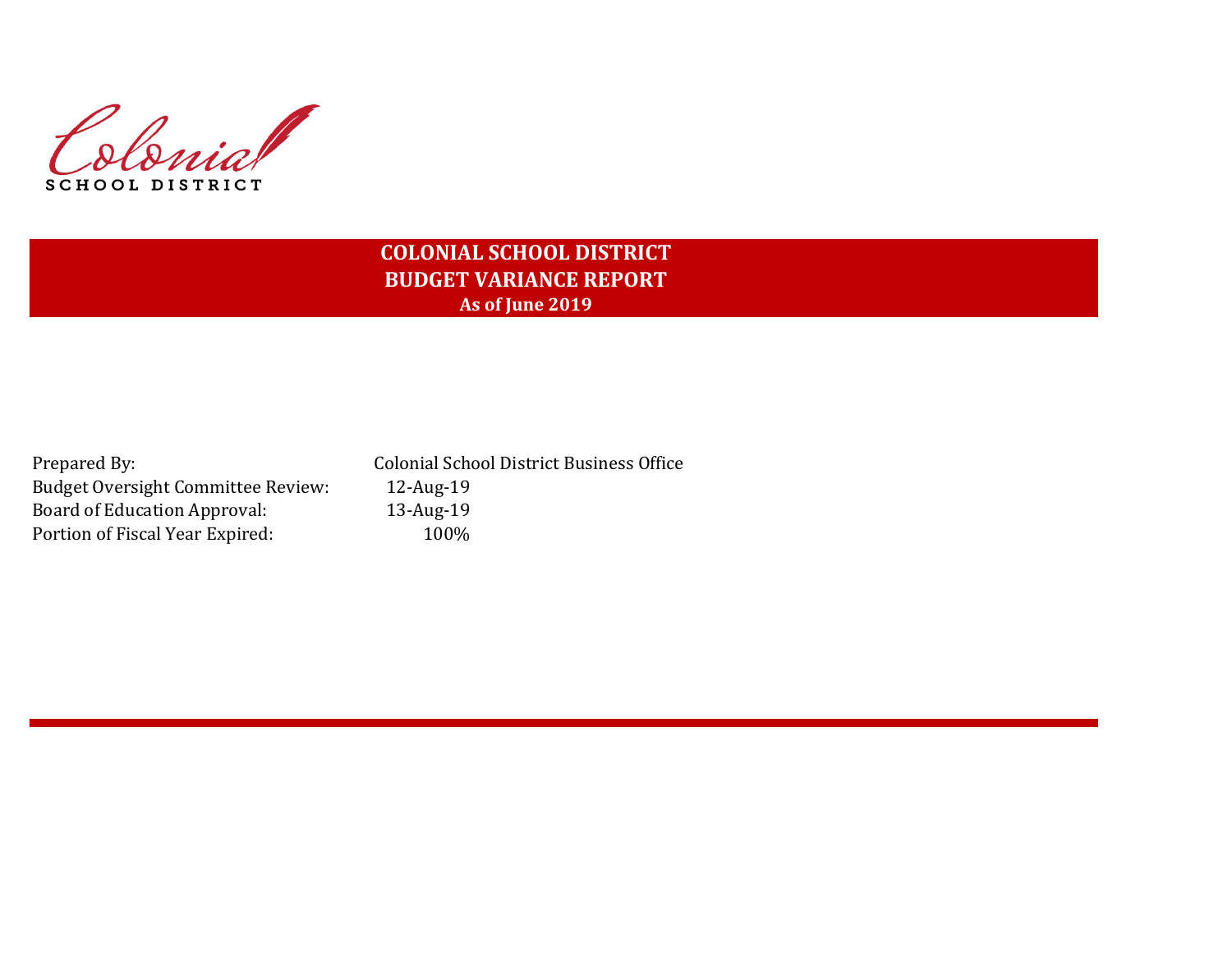| SCHOOL DISTRICT                    | <b>Board</b><br>Approved<br><b>Budget</b> | Receipt<br>to Date | Percent<br><b>Received</b> | <b>Variance</b> |
|------------------------------------|-------------------------------------------|--------------------|----------------------------|-----------------|
| <b>DISCRETIONARY STATE REVENUE</b> |                                           |                    |                            |                 |
| Division II Costs, AOC             | 2,298,806                                 | 2,242,315.00       | 97.54%                     | (56, 490.98)    |
| Division III Equalization          | 5,074,650                                 | 5,134,128.00       | 101.17%                    | 59,478.00       |
| <b>Educational Sustainment</b>     | 2,119,445                                 | 2,119,445.00       | 100.00%                    |                 |
| Excellence/Admin Option            | 365,365                                   | 31,729.35          | 8.68%                      | (333, 635.65)   |
| <b>SUBTOTAL</b>                    | 9,858,266                                 | 9,527,617.35       | 96.65%                     | (330, 648.63)   |
| <b>RESTRICTED STATE REVENUE</b>    |                                           |                    |                            |                 |
| State formula salaries             | 68,119,724                                | 70,313,570.12      | 103.22%                    | 2,193,846.12    |
| Cafeteria Salaries                 | 2,408,388                                 | 1,358,257.15       | 56.40%                     | (1,050,130.57)  |
| Division II Costs, AOC - Voc       | 187,837                                   | 187,837.00         | 100.00%                    |                 |
| Division II Costs, Energy          | 1,637,780                                 | 1,637,780.26       | 100.00%                    |                 |
| <b>State Transportation</b>        | 7,026,100                                 | 6,271,500.41       | 89.26%                     | (754, 599.59)   |
| Drivers Ed                         | 27,969                                    | 27,968.76          | 100.00%                    |                 |
| <b>Unique Alternative</b>          | 804,104                                   | 846,205.66         | 105.24%                    | 42,101.66       |
| <b>Related Services</b>            | 345,800                                   | 422,844.24         | 122.28%                    | 77,044.24       |
| <b>Professional Development</b>    | 110,643                                   | 110,643.00         | 100.00%                    |                 |
| <b>Technology Block Grant</b>      | 283,650                                   | 283,650.00         | 100.00%                    |                 |
| <b>Student Success Block Grant</b> | 650,481                                   | 650,481.00         | 100.00%                    | (0.43)          |
| <b>Opportunity Grants</b>          | 573,895                                   | 573,895.00         | 100.00%                    |                 |
| <b>Other State Revenue</b>         | 50,000                                    | 112,246.78         | 224.49%                    | 62,246.78       |
| John G. Leach                      | 7,739,985                                 | 9,894,453.44       | 127.84%                    | 2,154,468.44    |
| ECAP (Pre-K State grant)           | 290,640                                   | 290,640.00         | 100.00%                    |                 |
| Minor Capital Improvements         | 943,163                                   | 943,163.00         | 100.00%                    |                 |
| <b>SUBTOTAL</b>                    | 91,200,159                                | 93,925,135.82      | 102.99%                    | 2,724,976.65    |
| <b>TOTAL STATE REVENUE</b>         | 101,058,425                               | 103,452,753        | 102.37%                    | 2,394,328.02    |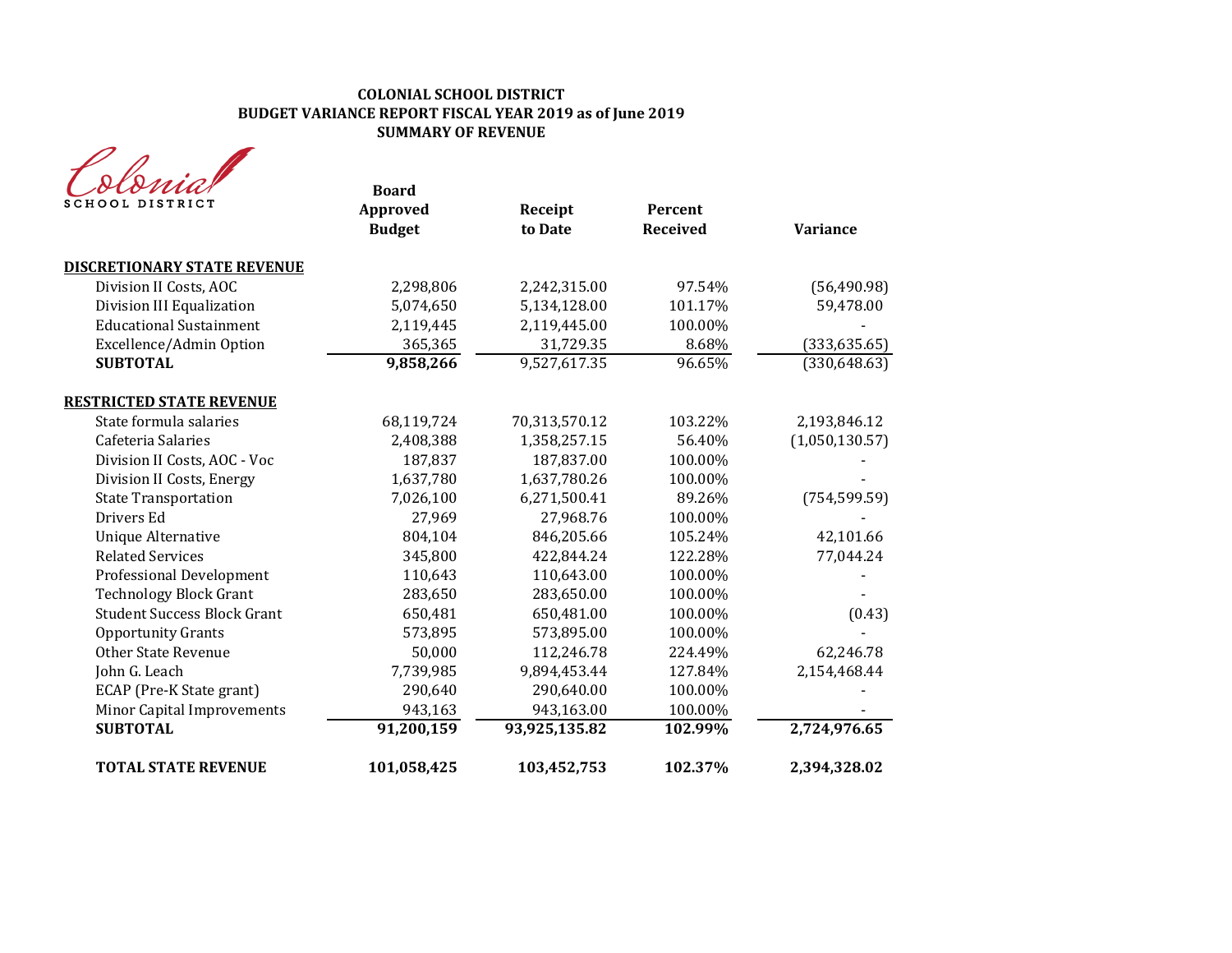

| oionav<br>SCHOOL DISTRICT           | <b>Board</b><br>Approved<br><b>Budget</b> | Receipt<br>to Date | Percent<br><b>Received</b> | <b>Variance</b> |
|-------------------------------------|-------------------------------------------|--------------------|----------------------------|-----------------|
| <b>DISCRETIONARY LOCAL REVENUE</b>  |                                           |                    |                            |                 |
| <b>Current Expense Tax Receipts</b> | 46,281,607                                | 47,243,839.16      | 102.08%                    | 962,232.16      |
| Interest                            | 250,000                                   | 781,300.68         | 312.52%                    | 531,300.68      |
| Athletics                           | 15,000                                    | 15,702.00          | 104.68%                    | 702.00          |
| <b>Indirect Costs</b>               | 350,000                                   | 416,831.47         | 119.09%                    | 66,831.47       |
| <b>CSCRP</b>                        | 145,000                                   | 58,591.40          | 40.41%                     | (86, 408.60)    |
| <b>Building Rental</b>              | 28,000                                    | 33,835.25          | 120.84%                    | 5,835.25        |
| <b>SUBTOTAL</b>                     | 47,069,607                                | 48,550,099.96      | 103.15%                    | 1,480,492.96    |
| <u>RESTRICTED LOCAL REVENUE</u>     |                                           |                    |                            |                 |
| Debt Service Tax Receipts           | 4,863,557                                 | 4,789,865.21       | 98.48%                     | (73,691.79)     |
| Tuition Receipts (excl. Leach)      | 7,215,110                                 | 7,064,283.82       | 97.91%                     | (150, 826.18)   |
| John G. Leach (tuition revenue)     | 3,750,000                                 | 3,750,000.00       | 100.00%                    |                 |
| <b>Match Tax Receipts</b>           | 1,616,202                                 | 1,616,202.00       | 100.00%                    |                 |
| <b>Technology Maintenance Match</b> | 447,125                                   | 406,541.72         | 90.92%                     | (40, 583.28)    |
| Cafeteria                           | 6,140,000                                 | 5,577,196.27       | 90.83%                     | (562, 803.73)   |
| Donations                           | 75,000                                    | 31,763.33          | 42.35%                     | (43, 236.67)    |
| E3 Grant                            | 1,500,000                                 | 1,705,634.37       | 113.71%                    | 205,634.37      |
| Other Local Revenue                 | 515,000                                   | 295,850.98         | 57.45%                     | (219, 149.02)   |
| <b>SUBTOTAL</b>                     | 26,121,994                                | 25,237,337.70      | 96.61%                     | (884, 656.30)   |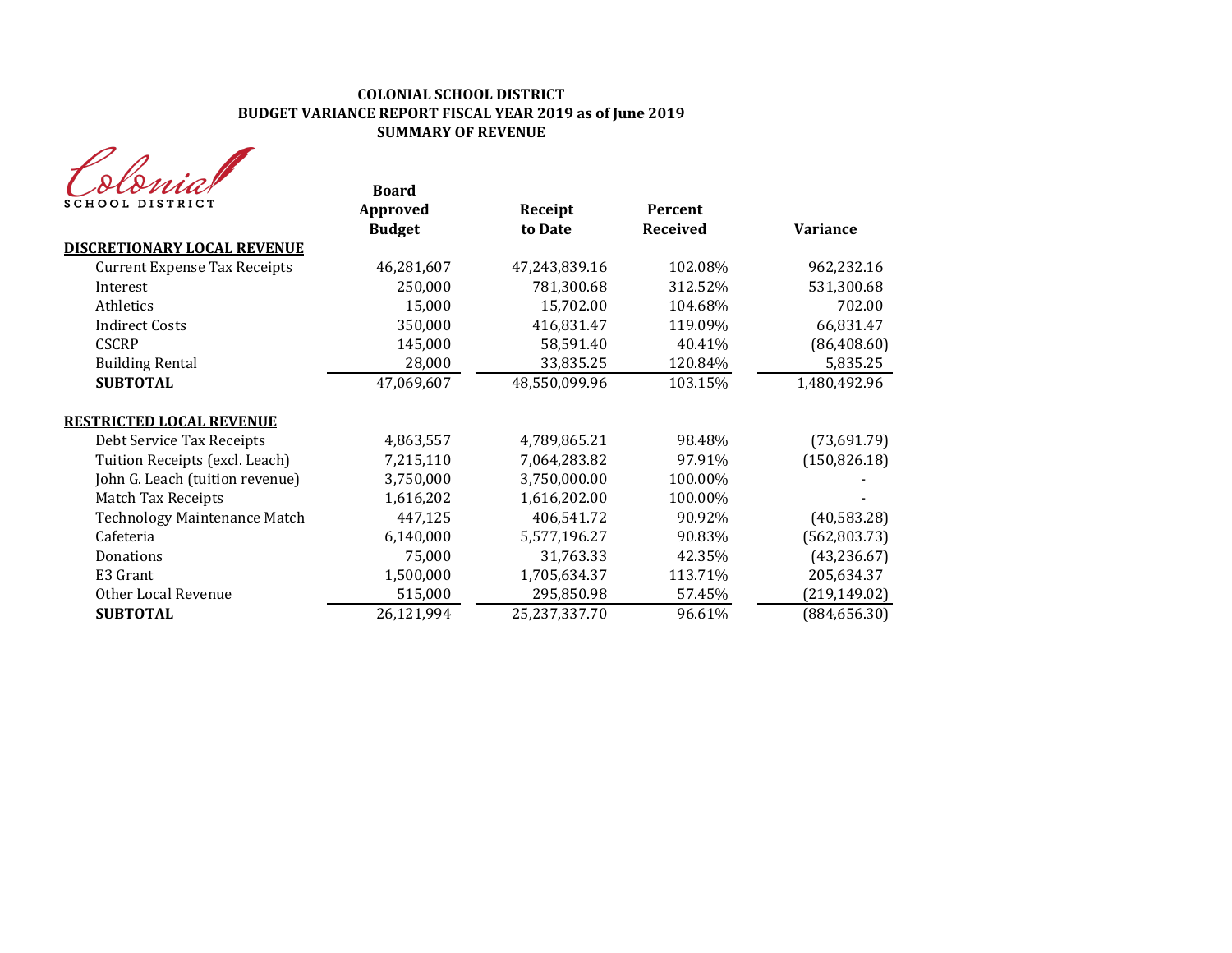| <b>SCHOOL DISTRICT</b>       | <b>Board</b><br>Approved<br><b>Budget</b> | Receipt<br>to Date | <b>Percent</b><br><b>Received</b> | <b>Variance</b> |
|------------------------------|-------------------------------------------|--------------------|-----------------------------------|-----------------|
| <b>OTHER LOCAL FUNDS</b>     |                                           |                    |                                   |                 |
| Charter (Reduction)          | (5,009,023)                               | (5,009,023.41)     | 100.00%                           |                 |
| Choice (Reduction)           | (1,052,334)                               | (1,040,456.68)     | 98.87%                            | 11,876.94       |
| Reserve funds                | (5,687,471)                               | (11,632,398.42)    | 204.53%                           | (5,944,927.42)  |
| <b>SUBTOTAL</b>              | (11,748,828)                              | (17,681,878.51)    | 150.50%                           | (5,933,050.48)  |
| <b>TOTAL LOCAL REVENUE</b>   | 61,442,773                                | 56,105,559.15      | 91.31%                            | (5,337,213.82)  |
| <b>FEDERAL REVENUE</b>       |                                           |                    |                                   |                 |
| <b>IDEA Part B</b>           | 2,689,190                                 | 2,689,190.00       | 100.00%                           |                 |
| <b>IDEA</b> Pre-K            | 100,025                                   | 100,025.00         | 100.00%                           |                 |
| Title I                      | 4,094,316                                 | 4,094,316.00       | 100.00%                           |                 |
| Title II                     | 697,328                                   | 697,328.00         | 100.00%                           |                 |
| Title III                    | 97,148                                    | 97,148.00          | 100.00%                           |                 |
| Perkins                      | 262,365                                   | 272,331.53         | 103.80%                           | 9,966.53        |
| Title IV                     | 431,126                                   | 431,126.00         | 100.00%                           |                 |
| <b>Other Federal Funds</b>   | 246,750                                   | 284,750.00         | 115.40%                           | 38,000.00       |
| <b>TOTAL FEDERAL REVENUE</b> | 8,618,248                                 | 8,666,214.53       | 100.56%                           | 47,966.53       |
| TOTAL REVENUE                | 171,119,446                               | 168,224,526.85     | 98.31%                            | (2,894,919.27)  |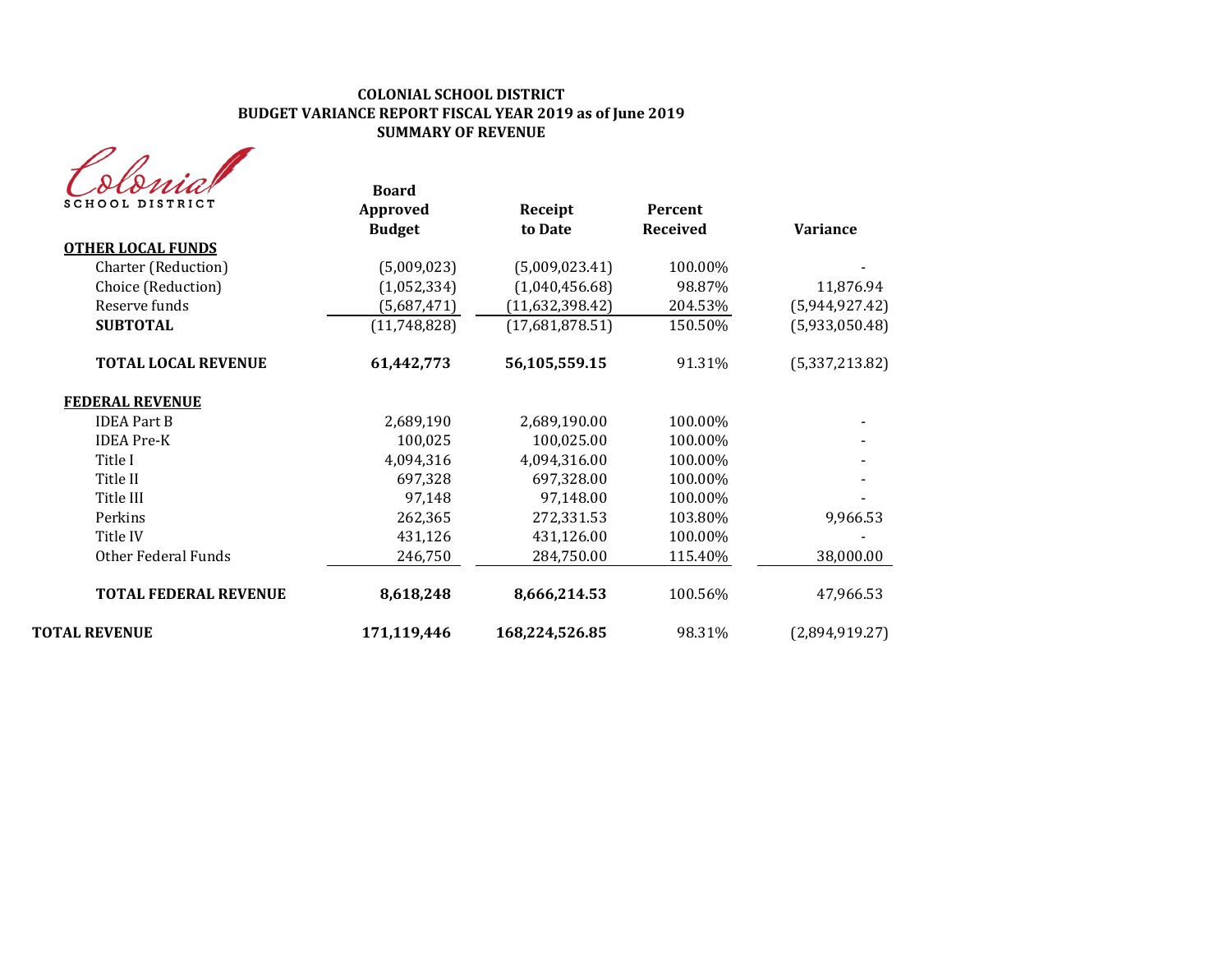

| <b>EXPENDITURES</b> |         | <b>SCHOOL DISTRICT</b>              | <b>Board</b><br>Approved<br><b>Budget</b> | Encumbrance    | <b>Expenditures</b> | Remaining<br><b>Balance</b> | Percent<br><b>Obligated</b> | Percent<br><b>Spent</b> |
|---------------------|---------|-------------------------------------|-------------------------------------------|----------------|---------------------|-----------------------------|-----------------------------|-------------------------|
| <b>Operating</b>    | Program |                                     |                                           |                |                     |                             |                             |                         |
| <u>Unit</u>         | Code    |                                     |                                           |                |                     |                             |                             |                         |
|                     |         | <b>DISCRETIONARY SCHOOL BUDGETS</b> |                                           |                |                     |                             |                             |                         |
| 9340410A            | 95437   | Carrie Downie Library               | 3,208                                     |                | 3,163.01            | 44.99                       | 98.60%                      | 98.60%                  |
| 9340410A            | 99999   | Carrie Downie Elementary            | 49,365                                    | 583.54         | 46,605.29           | 2,176.17                    | 95.59%                      | 94.41%                  |
| 9340412A            | 95437   | Castle Hills Library                | 4,784                                     | $\blacksquare$ | 4,462.74            | 321.26                      | 93.28%                      | 93.28%                  |
| 9340412A            | 99999   | <b>Castle Hills Elementary</b>      | 70,980                                    | 102.91         | 70,719.33           | 157.76                      | 99.78%                      | 99.63%                  |
| 9340418A            | 95437   | Pleasantville Library               | 3,240                                     | 3,632.54       |                     | (392.54)                    | 112.12%                     | 0.00%                   |
| 9340418A            | 99999   | Pleasantville Elementary            | 49,175                                    | 2,000.00       | 48,418.48           | (1,243.48)                  | 102.53%                     | 98.46%                  |
| 9340420A            | 95437   | Wilmington Manor Library            | 2,456                                     |                | 2,424.82            | 31.18                       | 98.73%                      | 98.73%                  |
| 9340420A            | 99999   | <b>Wilmington Manor Elementary</b>  | 36,735                                    | 991.16         | 36,223.29           | (479.45)                    | 101.31%                     | 98.61%                  |
| 9340422A            | 95437   | Wilbur Library                      | 9,208                                     | 5,119.27       | 1,809.74            | 2,278.99                    | 75.25%                      | 19.65%                  |
| 9340422A            | 99999   | Wilbur Elementary                   | 135,875                                   | 15,462.68      | 121,473.98          | (1,061.66)                  | 100.78%                     | 89.40%                  |
| 9340427A            | 95437   | Southern Library                    | 6,864                                     |                | 6,964.95            | (100.95)                    | 101.47%                     | 101.47%                 |
| 9340427A            | 99999   | Southern Elementary                 | 102,310                                   | 12,299.72      | 90,597.50           | (587.22)                    | 100.57%                     | 88.55%                  |
| 9340432A            | 95437   | New Castle Library                  | 4,136                                     |                | 3,768.30            | 367.70                      | 91.11%                      | 91.11%                  |
| 9340432A            | 99999   | New Castle Elementary               | 61,275                                    | 8,778.01       | 52,769.78           | (272.79)                    | 100.45%                     | 86.12%                  |
| 9340456A            | 95437   | Eisenberg Library                   | 4,064                                     |                | 4,063.60            | 0.40                        | 99.99%                      | 99.99%                  |
| 9340456A            | 99999   | <b>Eisenberg Elementary</b>         | 60,890                                    | 13,776.94      | 42,006.39           | 5,106.67                    | 91.61%                      | 68.99%                  |
| 9340470A            | 95437   | <b>Gunning Bedford Library</b>      | 8,432                                     | 736.35         | 7,550.44            | 145.21                      | 98.28%                      | 89.55%                  |
| 9340470A            | 99999   | <b>Gunning Bedford Middle</b>       | 132,650                                   | 5,341.91       | 130,708.14          | (3,400.05)                  | 102.56%                     | 98.54%                  |
| 9340474A            | 95437   | George Read Library                 | 6,304                                     | 3,237.10       | 2,875.92            | 190.98                      | 96.97%                      | 45.62%                  |
| 9340474A            | 99999   | George Read Middle                  | 103,100                                   | 34,862.50      | 61,210.37           | 7,027.13                    | 93.18%                      | 59.37%                  |
| 9340476A            | 95437   | McCullough Library                  | 6,144                                     | 2,000.00       |                     | 4,144.00                    | 32.55%                      | 0.00%                   |
| 9340476A            | 99999   | McCullough Middle                   | 98,460                                    | 4,442.93       | 78,863.84           | 15,153.23                   | 84.61%                      | 80.10%                  |
| 9340490A            | 95048   | William Penn - ROTC                 | 4,600                                     |                | 4,420.40            | 179.60                      | 96.10%                      | 96.10%                  |
| 9340490A            | 95073   | William Penn - Music Choir          | 29,000                                    |                | 30,222.78           | (1,222.78)                  | 104.22%                     | 104.22%                 |
| 9340490A            | 95437   | William Penn - Library              | 17,488                                    |                | 18,330.54           | (842.54)                    | 104.82%                     | 104.82%                 |
| 9340490A            | 95468   | William Penn - Summer School        | 9,000                                     |                |                     | 9,000.00                    | 0.00%                       | 0.00%                   |
| 9340490A            | 95602   | <b>William Penn - Athletics</b>     | 160,000                                   |                | 160,030.21          | (30.21)                     | 100.02%                     | 100.02%                 |
| 9340490A            | 99999   | William Penn High School            | 279,340                                   | 8,142.20       | 277,840.01          | (6, 642.21)                 | 102.38%                     | 99.46%                  |
|                     |         | <b>SUBTOTAL</b>                     | 1,459,083                                 | 121,509.76     | 1,307,523.85        | 30,049.39                   | 97.94%                      | 89.61%                  |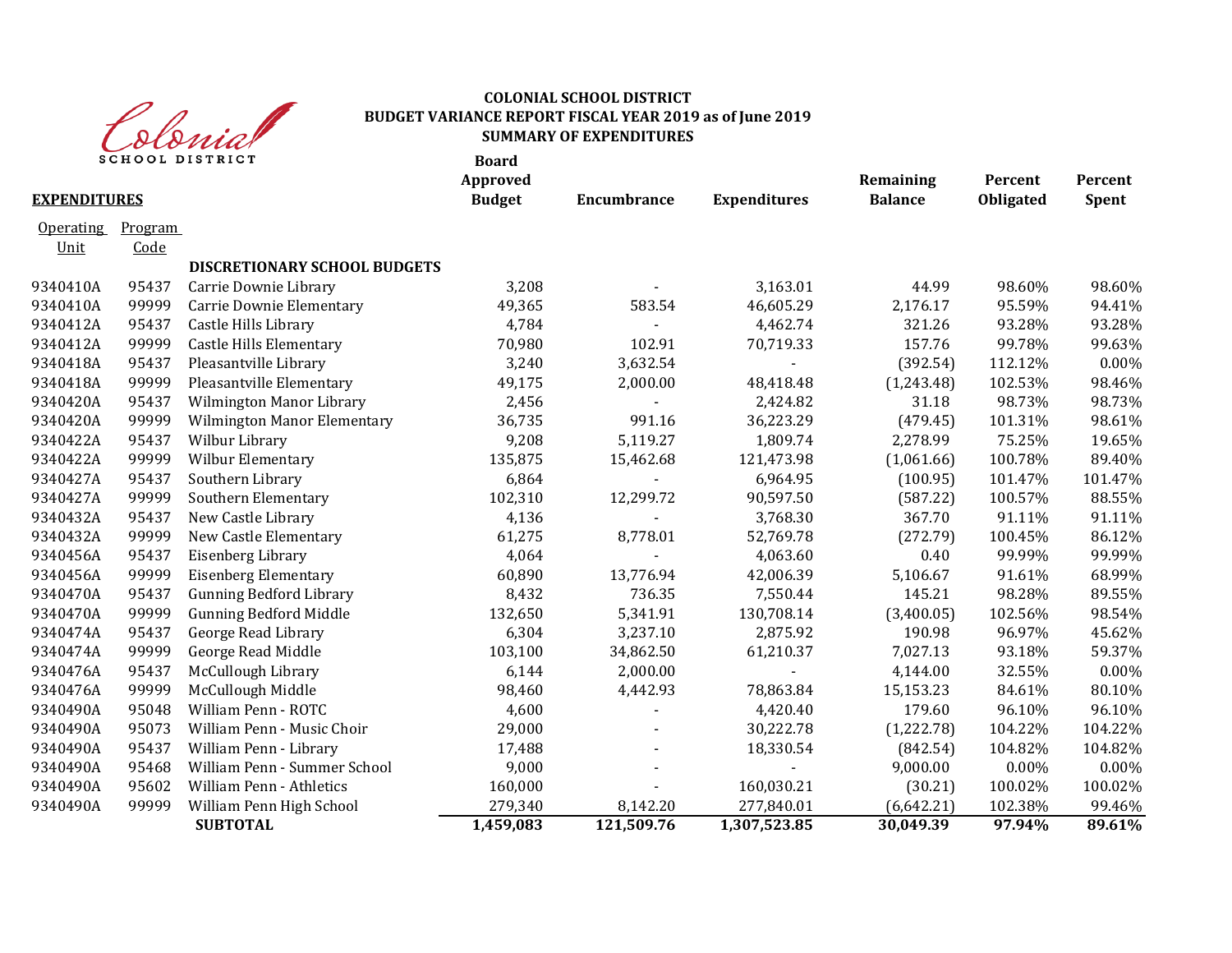

|                          |                 | <b>SCHOOL DISTRICT</b>                    | <b>Board</b><br>Approved |             |                     | Remaining      | Percent   | Percent      |
|--------------------------|-----------------|-------------------------------------------|--------------------------|-------------|---------------------|----------------|-----------|--------------|
| <b>EXPENDITURES</b>      |                 |                                           | <b>Budget</b>            | Encumbrance | <b>Expenditures</b> | <b>Balance</b> | Obligated | <b>Spent</b> |
| <b>Operating</b><br>Unit | Program<br>Code |                                           |                          |             |                     |                |           |              |
|                          |                 | DISCRETIONARY DIVISION/DEPARTMENT BUDGETS |                          |             |                     |                |           |              |
| 99900000                 | 99999           | <b>Board of Education</b>                 | 31,000                   |             | 25,490.57           | 5,509.43       | 82.23%    | 82.23%       |
| 99900100                 | 99999           | Legal                                     | 40,500                   | 1,483.57    | 66,491.84           | (27, 475.41)   | 167.84%   | 164.18%      |
| 99900300                 | 95228           | Substitutes & Homebound                   | 850,000                  | 78,235.32   | 660,196.25          | 111,568.43     | 86.87%    | 77.67%       |
| 99900300                 | 95494           | Teacher of the Year                       | 7,500                    |             | 1,769.45            | 5,730.55       | 23.59%    | 23.59%       |
| 99900300                 | 99999           | <b>General District Expenses</b>          | 947,548                  | 57,436.23   | 767,225.22          | 122,886.55     | 87.03%    | 80.97%       |
| 99910000                 | 95052           | Marketing                                 | 60,600                   | $\sim$      | 41,539.43           | 19,060.57      | 68.55%    | 68.55%       |
| 99910000                 | 99999           | <b>Public Communications</b>              | 20,200                   |             | 16,177.10           | 4,022.90       | 80.08%    | 80.08%       |
| 99910010                 | 95411           | Copy Center                               | 235,000                  | 82,489.18   | 185,495.19          | (32, 984.37)   | 114.04%   | 78.93%       |
| 99910010                 | 99999           | District Administration                   | 87,500                   | 20,430.00   | 45,460.85           | 21,609.15      | 75.30%    | 51.96%       |
| 99910010                 | 95405           | District Choice                           | 4,500                    |             | 1,664.86            | 2,835.14       | 37.00%    | 37.00%       |
| 99910100                 | 99999           | Superintendent                            | 18,000                   |             | 12,937.53           | 5,062.47       | 71.88%    | 71.88%       |
| 99970600                 | 95060           | Preschool Expansion                       | 135,000                  |             | 87,352.28           | 47,647.72      | 64.71%    | 64.71%       |
| 99970675                 | 95430           | <b>Elementary Wellness</b>                | 85,000                   |             | 85,015.02           | (15.02)        | 100.02%   | 100.02%      |
| 99910110                 | 99999           | Assistant Superintendent 1                | 15,000                   | 309.45      | 2,915.86            | 11,774.69      | 21.50%    | 19.44%       |
| 99910115                 | 99999           | <b>Assistant Superintendent 2</b>         | 15,000                   |             | 8,136.88            | 6,863.12       | 54.25%    | 54.25%       |
| 99920000                 | 99999           | Curriculum/Instruction                    | 120,750                  | 1,839.26    | 117,794.30          | 1,116.44       | 99.08%    | 97.55%       |
| 99920000                 | 95435           | Common Core/Curriculum                    | 250,000                  | 133,020.11  | 116,979.46          | 0.43           | 100.00%   | 46.79%       |
| 99920000                 | 90850           | Music/Art Curriculum                      | 45,000                   | 12,811.80   | 32,092.07           | 96.13          | 99.79%    | 71.32%       |
| 99920100                 | 99999           | Discipline Programs/SRO                   | 175,000                  |             | 154,204.24          | 20,795.76      | 88.12%    | 88.12%       |
| 99920110                 | 99519           | Security/Constables                       | 525,000                  | 41,387.46   | 531,435.50          | (47, 822.96)   | 109.11%   | 101.23%      |
| 99920700                 | 99999           | Athletics                                 | 50,000                   |             | 56,780.00           | (6,780.00)     | 113.56%   | 113.56%      |
| 99930300                 | 99999           | Special/Student Services                  | 45,000                   | 4,470.00    | 16,783.07           | 23,746.93      | 47.23%    | 37.30%       |
| 99940000                 | 99999           | <b>Business Office</b>                    | 42,300                   | 3,000.00    | 40,922.26           | (1,622.26)     | 103.84%   | 96.74%       |
| 99940050                 | 99999           | <b>Facilities Maintenance</b>             | 475,000                  | 64,249.37   | 496,940.62          | (86, 189.99)   | 118.15%   | 104.62%      |
| 99940400                 | 99999           | Local Salaries & Benefits                 | 36,079,366               | 51,867.04   | 34,863,271.87       | 1,164,227.09   | 96.77%    | 96.63%       |
| 99950000                 | 99999           | Personnel                                 | 36,000                   |             | 36,276.47           | (276.47)       | 100.77%   | 100.77%      |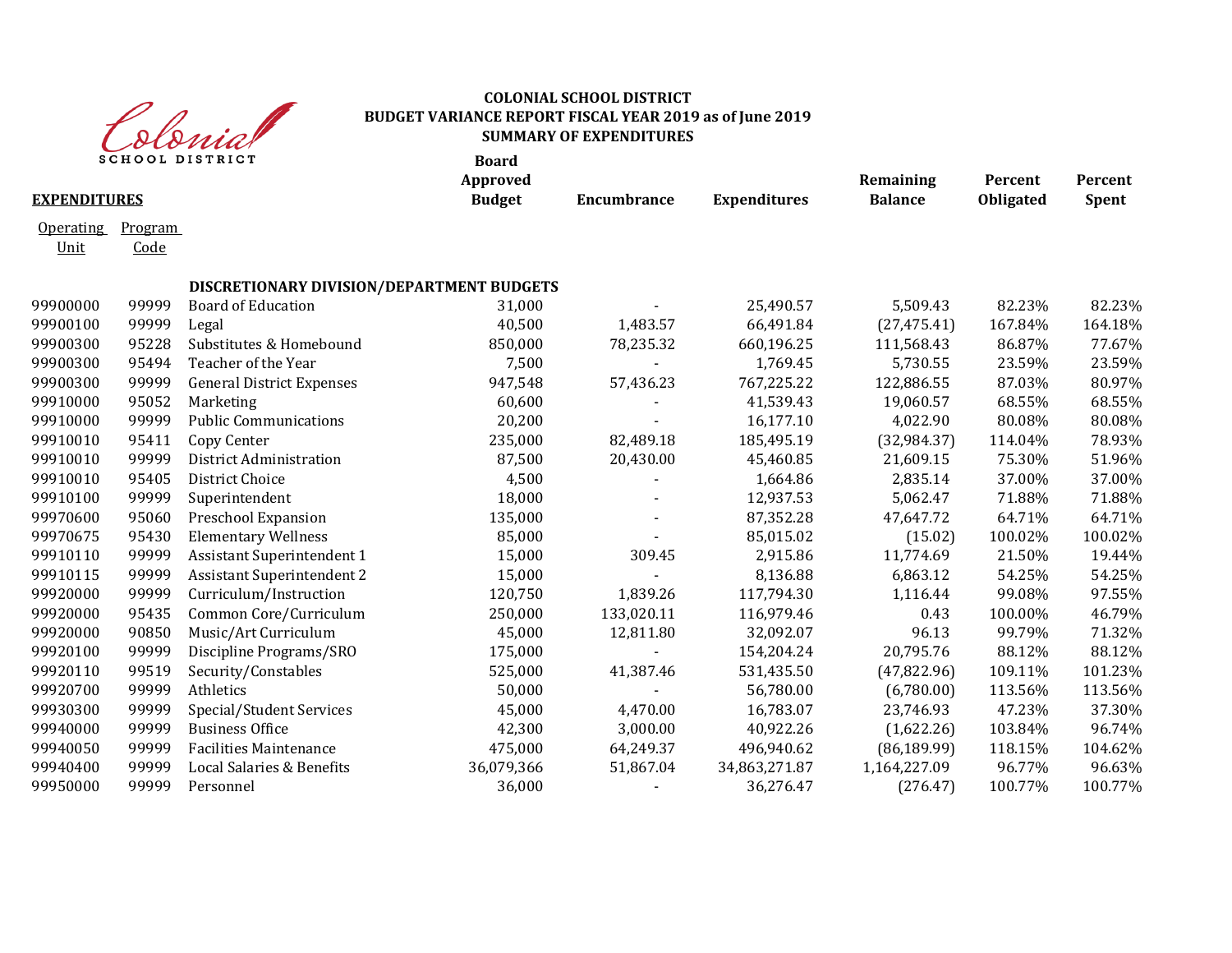

| <b>EXPENDITURES</b> |                | <b>SCHOOL DISTRICT</b>                   | <b>Board</b><br>Approved<br><b>Budget</b> | <b>Encumbrance</b> | <b>Expenditures</b> | Remaining<br><b>Balance</b> | Percent<br>Obligated | Percent<br>Spent |
|---------------------|----------------|------------------------------------------|-------------------------------------------|--------------------|---------------------|-----------------------------|----------------------|------------------|
|                     |                |                                          |                                           |                    |                     |                             |                      |                  |
| <b>Operating</b>    | <u>Program</u> |                                          |                                           |                    |                     |                             |                      |                  |
| Unit                | Code           |                                          |                                           |                    |                     |                             |                      |                  |
| 99960200            | 99531          | <b>Custodial Services</b>                | 435,000                                   | 3,025.74           | 511,858.47          | (79, 884.21)                | 118.36%              | 117.67%          |
| 99960200            | 99999          | Operations                               | 9,500                                     | 1,910.02           | 9,656.65            | (2,066.67)                  | 121.75%              | 101.65%          |
| 99970680            | 99999          | <b>School Supervision</b>                | 60,000                                    | 15,026.65          | 45,384.68           | (411.33)                    | 100.69%              | 75.64%           |
| 99970680            | 95488          | <b>Visiting Teachers</b>                 | 4,000                                     |                    | 4,228.15            | (228.15)                    | 105.70%              | 105.70%          |
|                     |                | <b>SUBTOTAL - DISCRETIONARY</b>          | 40,904,264                                | 572,991.20         | 39,042,476.14       | 1,288,796.66                | 96.85%               | 95.45%           |
|                     |                | RESTRICTED FUNDING WITH LOCAL INVESTMENT |                                           |                    |                     |                             |                      |                  |
| 99940810            | 99999          | Tech Equipment & Repair                  | 1,658,500                                 | 33,337.16          | 1,616,293.57        | 8,869.27                    | 99.47%               | 97.46%           |
| 99960200            | 95419          | Energy/Utilities                         | 2,132,523                                 | 83,853.54          | 1,997,531.50        | 51,137.88                   | 97.60%               | 93.67%           |
| 99960400            | 99999          | Transportation                           | 7,026,100                                 | 131,373.65         | 7,812,429.31        | (917, 702.96)               | 113.06%              | 111.19%          |
|                     |                | SUBTOTAL - RESTRICTED/LOCAL              | 10,817,123                                | 248,564.35         | 11,426,254.38       | (857, 695.81)               | 107.93%              | 105.63%          |
|                     |                | <b>OTHER RESTRICTED BUDGETS</b>          |                                           |                    |                     |                             |                      |                  |
| 99910120            | 99999          | <b>Contractual Services</b>              | 420,000                                   | 43,307.51          | 419,987.82          | (43, 295.33)                | 110.31%              | 100.00%          |
| 99920200            | 99999          | Extra Time                               | 270,000                                   |                    | 250,927.64          | 19,072.36                   | 92.94%               | 92.94%           |
| 99920500            | 99999          | Professional Development                 | 110,643                                   |                    | 78,867.51           | 31,775.49                   | 71.28%               | 71.28%           |
| 99920800            | 99999          | <b>Drivers Education</b>                 | 27,969                                    | 5,437.62           | 23,447.39           | (916.01)                    | 103.28%              | 83.83%           |
| 99940200            | 99999          | <b>Division I Salaries</b>               | 68,119,724                                |                    | 68,799,877.54       | (680, 153.54)               | 101.00%              | 101.00%          |
| 99940300            | 99999          | <b>Division II Vocational</b>            | 187,837                                   |                    |                     | 187,837.00                  | 0.00%                | 0.00%            |
| 99940410            | 95037          | <b>Immersion Funding</b>                 | 20,000                                    | 6,269.86           | 16,228.79           | (2,498.65)                  | 112.49%              | 81.14%           |
| 99940410            | 99999          | Competitive Grants - State               | 50,000                                    | 16,244.83          | 64,027.93           | (30, 272.76)                | 160.55%              | 128.06%          |
| 99940500            | 99999          | <b>Federal Funds</b>                     | 8,618,248                                 | 1,121,442.72       | 7,819,456.66        | (322, 651.38)               | 103.74%              | 90.73%           |
| 99940700            | 99999          | Private Grants/Donations                 | 50,000                                    | 3,100.00           | 20,972.05           | 25,927.95                   | 48.14%               | 41.94%           |
| 99960000            | 99999          | <b>Child Nutrition Operations</b>        | 9,885,000                                 | 330,510.20         | 9,236,919.89        | 317,569.91                  | 96.79%               | 93.44%           |
| 99970000            | 99999          | Debt Service                             | 4,863,557                                 |                    | 4,614,268.32        | 249,288.68                  | 94.87%               | 94.87%           |
| 99921000            | 99999          | <b>Opportunity Grants</b>                | 573,895                                   | 20,128.90          | 331,862.41          | 221,903.69                  | 61.33%               | 57.83%           |
| 99970680            | 99562          | <b>Student Success Block Grant</b>       | 1,084,135                                 | 22,627.78          | 417,292.18          | 644,215.04                  | 40.58%               | 38.49%           |
| 99990050            | 99999          | E3 Grant                                 | 1,500,000                                 | 7,275.00           | 1,899,754.19        | (407, 029.19)               | 127.14%              | 126.65%          |
| 99970200            | 99999          | Minor Capital                            | 1,571,938                                 | 371,878.25         | 478,562.51          | 721,497.24                  | 54.10%               | 30.44%           |
| 99970600            | 99768          | ECAP (State Pre-K grant)                 | 290,640                                   |                    | 210,460.54          | 80,179.46                   | 72.41%               | 72.41%           |
|                     |                | <b>SUBTOTAL - RESTRICTED</b>             | 97,643,586                                | 1,948,222.67       | 94,682,913.37       | 1,012,449.96                | 98.96%               | 96.97%           |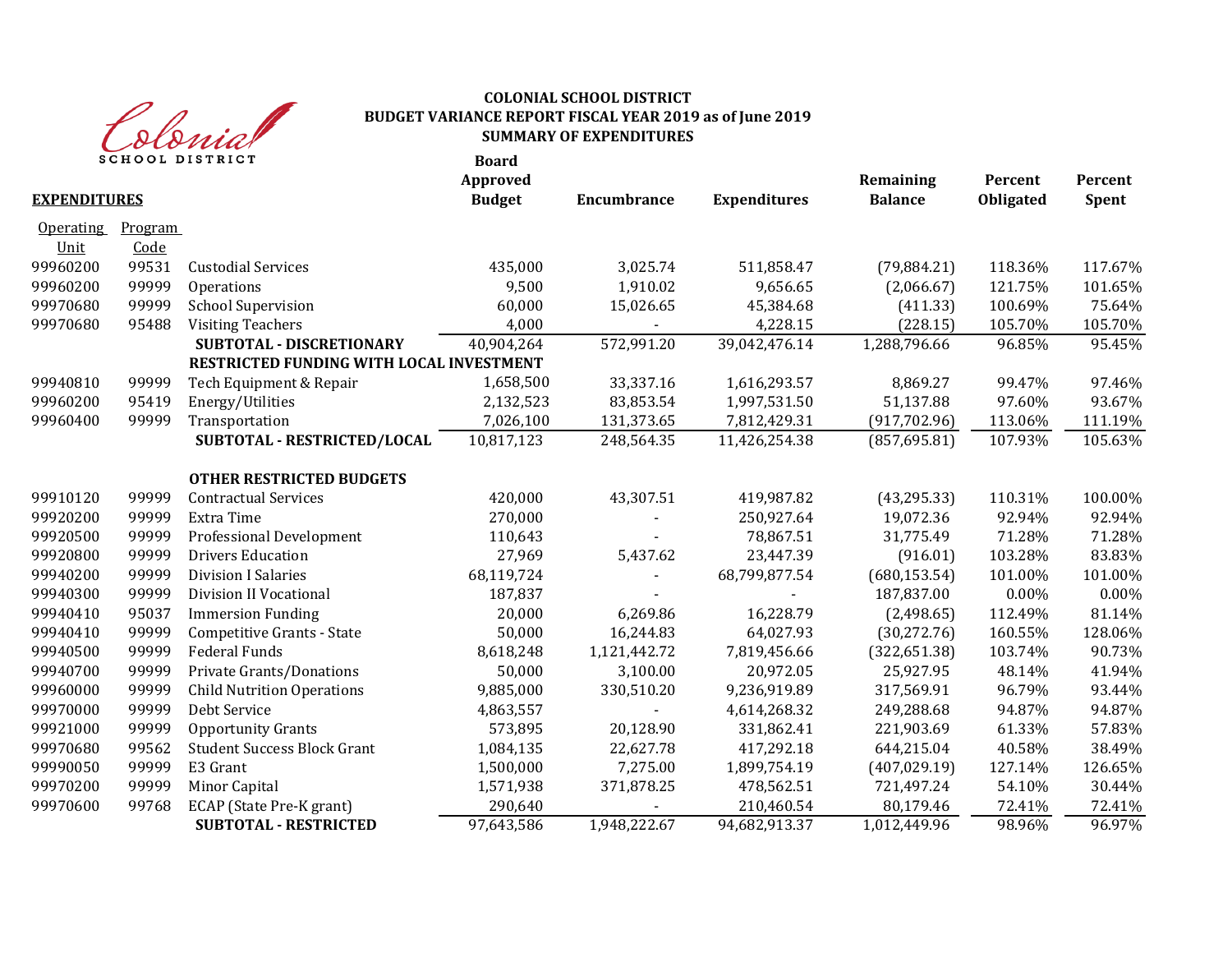

| <b>SCHOOL DISTRICT</b> |                |                                          | <b>Board</b><br>Approved |                    |                     | Remaining      | Percent   | Percent      |
|------------------------|----------------|------------------------------------------|--------------------------|--------------------|---------------------|----------------|-----------|--------------|
| <b>EXPENDITURES</b>    |                |                                          | <b>Budget</b>            | <b>Encumbrance</b> | <b>Expenditures</b> | <b>Balance</b> | Obligated | <b>Spent</b> |
| <b>Operating</b>       | <u>Program</u> |                                          |                          |                    |                     |                |           |              |
| Unit                   | Code           |                                          |                          |                    |                     |                |           |              |
|                        |                | <b>RESTRICTED TUITION FUNDED BUDGETS</b> |                          |                    |                     |                |           |              |
| 99970600               | 95030          | Preschool                                | 82,800                   | 19,473.44          | 45,707.31           | 17,619.25      | 78.72%    | 55.20%       |
| 99970600               | 99532          | PreK Payroll                             | 567,323                  |                    | 605,809.96          | (38, 486.82)   | 106.78%   | 106.78%      |
| 9340410A               | 95236          | Carrie Downie Exceptional Children       | 4,125                    |                    | 3,617.91            | 507.09         | 87.71%    | 87.71%       |
| 9340412A               | 95236          | Castle Hills Exceptional Children        | 11,275                   |                    | 9,927.40            | 1,347.60       | 88.05%    | 88.05%       |
| 9340418A               | 95236          | Pleasantville Exceptional Children       | 6,050                    | 1,866.37           | 2,557.42            | 1,626.21       | 73.12%    | 42.27%       |
| 9340420A               | 95236          | Wilmington Manor Exceptional Childr      | 3,850                    | 84.29              | 3,667.64            | 98.07          | 97.45%    | 95.26%       |
| 9340422A               | 95236          | Wilbur Exceptional Children              | 8,800                    |                    | 10,292.01           | (1,492.01)     | 116.95%   | 116.95%      |
| 9340432A               | 95236          | New Castle Exceptional Children          | 7,150                    | 757.60             | 3,626.16            | 2,766.24       | 61.31%    | 50.72%       |
| 9340456A               | 95236          | Eisenberg Exceptional Children           | 9,350                    | 1,492.39           | 6,843.16            | 1,014.45       | 89.15%    | 73.19%       |
| 9340474A               | 95236          | George Read Exceptional Children         | 4,675                    |                    | 6,214.23            | (1,539.23)     | 132.92%   | 132.92%      |
| 9340476A               | 95236          | McCullough Exceptional Children          | 18,700                   | 6,004.39           | 12,243.59           | 452.02         | 97.58%    | 65.47%       |
| 9340427A               | 95217          | Southern ILC                             | 69,930                   | 16,768.66          | 52,535.47           | 625.87         | 99.11%    | 75.13%       |
| 9340427A               | 99532          | Southern ILC Payroll                     | 417,000                  |                    | 296,109.87          | 120,890.13     | 71.01%    | 71.01%       |
| 9340427A               | 95207          | Southern CASL                            | 46,305                   | 11,847.01          | 35,037.88           | (579.89)       | 101.25%   | 75.67%       |
| 9340427A               | 99530          | Southern CASL Payroll                    | 314,000                  |                    | 249,623.55          | 64,376.45      | 79.50%    | 79.50%       |
| 9340427A               | 95236          | Southern Exceptional Children            | 6,325                    |                    | 8,367.05            | (2,042.05)     | 132.29%   | 132.29%      |
| 9340470A               | 95217          | <b>Gunning Bedford ILC</b>               | 46,305                   | 17,345.09          | 29,185.58           | (225.67)       | 100.49%   | 63.03%       |
| 9340470A               | 99532          | <b>GB ILC Payroll</b>                    | 268,975                  |                    | 360.46              | 268,614.54     | 0.13%     | 0.13%        |
| 9340470A               | 95207          | <b>Gunning Bedford CASL</b>              | 37,800                   | 9,796.63           | 26,590.89           | 1,412.48       | 96.26%    | 70.35%       |
|                        |                |                                          |                          |                    |                     |                |           |              |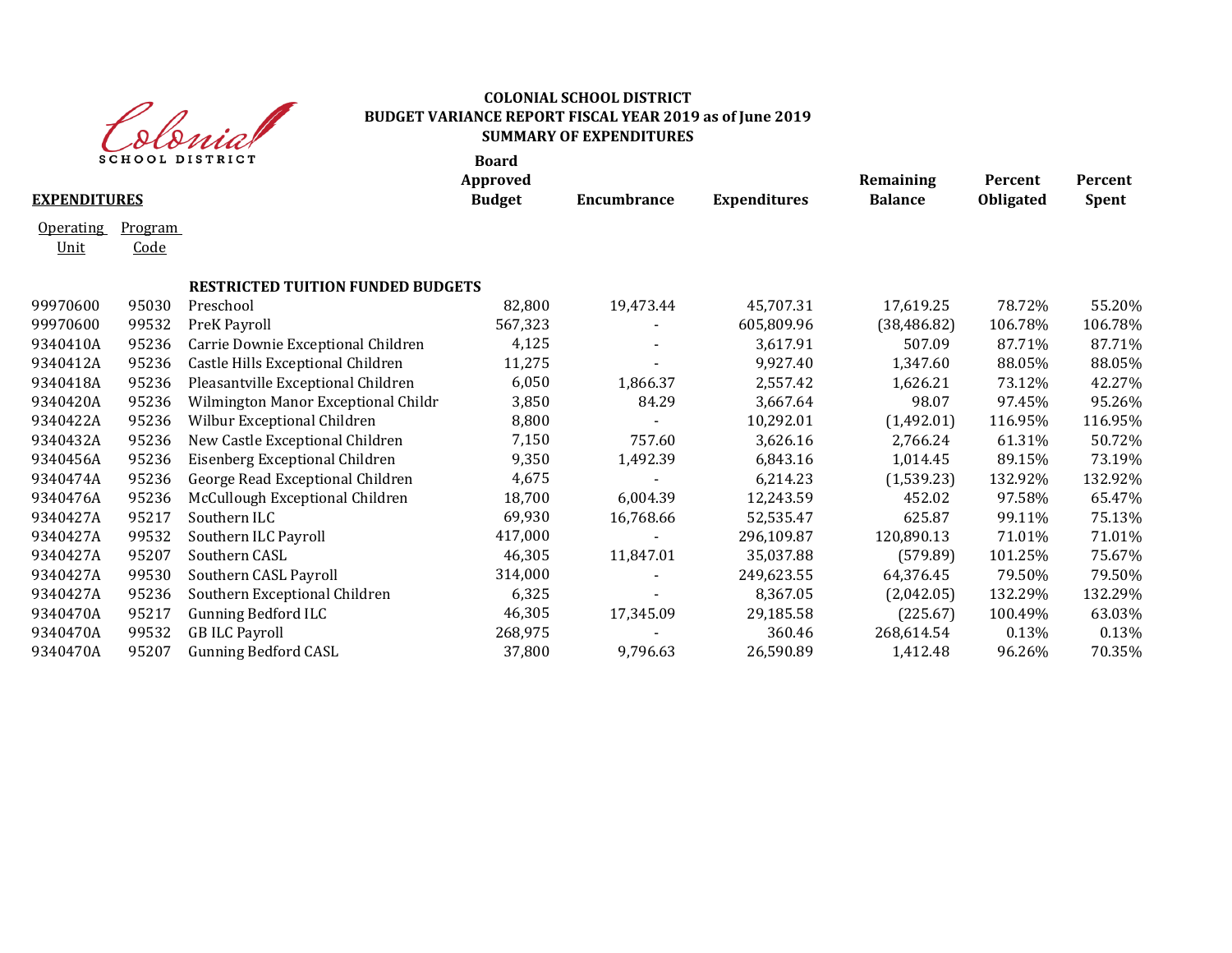

| SCHOOL DISTRICT           |         |                                      | <b>Board</b>              |              |                     |                             |                             |                         |
|---------------------------|---------|--------------------------------------|---------------------------|--------------|---------------------|-----------------------------|-----------------------------|-------------------------|
| <b>EXPENDITURES</b>       |         |                                      | Approved<br><b>Budget</b> | Encumbrance  | <b>Expenditures</b> | Remaining<br><b>Balance</b> | Percent<br><b>Obligated</b> | Percent<br><b>Spent</b> |
| <b>Operating</b>          | Program |                                      |                           |              |                     |                             |                             |                         |
| Unit                      | Code    |                                      |                           |              |                     |                             |                             |                         |
| 9340470A                  | 99530   | <b>GB CASL Payroll</b>               | 250,000                   |              |                     | 250,000.00                  | $0.00\%$                    | 0.00%                   |
| 9340470A                  | 95236   | Gunning Bedford Exceptional Childrer | 1,925                     |              | 1,076.68            | 848.32                      | 55.93%                      | 55.93%                  |
| 9340490A                  | 95207   | WPHS CASL                            | 37,800                    | 1,152.50     | 22,799.01           | 13,848.49                   | 63.36%                      | 60.31%                  |
| 9340490A                  | 99530   | WPHS CASL Payroll                    | 126,875                   |              | 125,052.63          | 1,822.37                    | 98.56%                      | 98.56%                  |
| 9340490A                  | 95236   | William Penn Exceptional Children    | 26,125                    |              | 25,866.07           | 258.93                      | 99.01%                      | 99.01%                  |
| 9340522A                  | 99532   | <b>Wallin General Expenses</b>       | 880,000                   |              | 868,698.04          | 11,301.96                   | 98.72%                      | 98.72%                  |
| 9340522A                  | 99999   | <b>Wallin Principal</b>              | 49,090                    |              | 30,498.65           | 18,591.35                   | 62.13%                      | 62.13%                  |
| 99920300                  | 99999   | LEP/ESL                              | 590,000                   |              | 446,352.54          | 143,647.46                  | 75.65%                      | 75.65%                  |
| 99921050                  | 99999   | <b>Special Education Services</b>    | 400,000                   | 80,544.37    | 255,915.28          | 63,540.35                   | 84.11%                      | 63.98%                  |
| 99930200                  | 95454   | Private Placement                    | 1,125,000                 | 147,259.92   | 1,125,513.63        | (147, 773.55)               | 113.14%                     | 100.05%                 |
| 99930200                  | 99999   | In State Tuition                     | 2,950,000                 | 97,581.07    | 519,415.58          | 2,333,003.35                | 20.92%                      | 17.61%                  |
| 99930200                  | 95236   | <b>Exceptional Children Payroll</b>  | 550,000                   |              |                     | 550,000.00                  | $0.00\%$                    | 0.00%                   |
| 99930300                  | 99546   | <b>Assistive Technology</b>          | 30,000                    | 2,456.00     | 22,094.47           | 5,449.53                    | 81.83%                      | 73.65%                  |
|                           |         | <b>SUBTOTAL - TUITION</b>            | 8,947,553                 | 414,429.73   | 4,851,600.12        | 3,681,523.29                | 58.85%                      | 54.22%                  |
| See detailed budget       |         | <b>Leach - Special School</b>        | 11,347,837                | 130,815.99   | 13,477,225.29       | (2,260,204.28)              | 119.92%                     | 118.76%                 |
| <b>TOTAL EXPENDITURES</b> |         |                                      | 171,119,446               | 3,436,533.70 | 164,787,993.15      | 2,894,919.21                | 98.31%                      | 96.30%                  |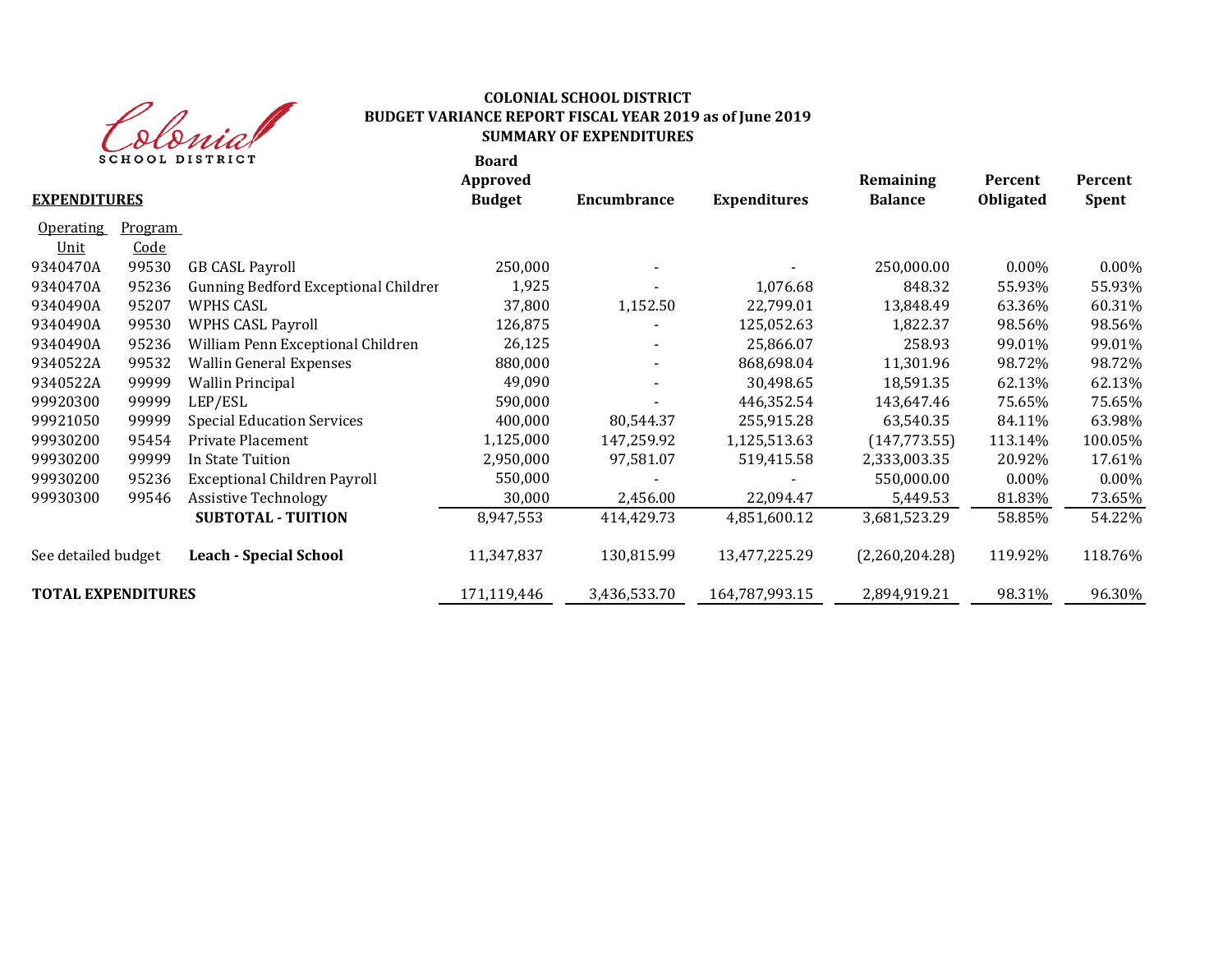Colonial **SCHOOL DISTRICT** 

#### **COLONIAL SCHOOL DISTRICT BUDGET VARIANCE REPORT FISCAL YEAR 2019 as of June 2019 DETAIL COST CENTERS**

| <b>EXPENDITURES</b>       |                 |                                                                      |                                           |                    |                     |                             |                             |                         |
|---------------------------|-----------------|----------------------------------------------------------------------|-------------------------------------------|--------------------|---------------------|-----------------------------|-----------------------------|-------------------------|
| <b>Operating</b><br>Unit  | Program<br>Code |                                                                      | <b>Board</b><br>Approved<br><b>Budget</b> | <b>Encumbrance</b> | <b>Expenditures</b> | Remaining<br><b>Balance</b> | Percent<br><b>Obligated</b> | Percent<br><b>Spent</b> |
|                           |                 | General District Expenses - Summarized on page 6 - Detail of budget  |                                           |                    |                     |                             |                             |                         |
| 99900300                  | 99999           | Audit                                                                | 10,000                                    |                    |                     | 10,000.00                   | 0.00%                       | $0.00\%$                |
|                           |                 | Insurance                                                            | 190,022                                   |                    | 190,014.00          | 8.00                        | 100.00%                     | 100.00%                 |
|                           |                 | Data Service Center                                                  | 447,526                                   |                    | 420,121.00          | 27,405.00                   | 93.88%                      | 93.88%                  |
|                           |                 | One Time Items                                                       | 200,000                                   | 55,740.00          | 154,941.00          | (10,681.00)                 | 105.34%                     | 77.47%                  |
|                           |                 | Contingency                                                          | 100,000                                   |                    |                     | 100,000.00                  | 0.00%                       | $0.00\%$                |
| <b>TOTAL EXPENDITURES</b> |                 |                                                                      | 947,548                                   | 55,740.00          | 765,076.00          | 126,732.00                  | 86.63%                      | 80.74%                  |
|                           |                 | Child Nutrition Operations - Summarized on page 7 - Detail of budget |                                           |                    |                     |                             |                             |                         |
| 99960000                  | 99999           | Personnel                                                            | 5,000,000                                 |                    | 5,173,837.41        | (173, 837.41)               | 103.48%                     | 103.48%                 |
|                           |                 | Food                                                                 | 3,500,000                                 |                    | 2,997,071.64        | 502,928.36                  | 85.63%                      | 85.63%                  |
|                           |                 | Miscellaneous                                                        | 150,000                                   | 18,354.00          | 75,496.00           | 56,150.00                   | 62.57%                      | 50.33%                  |
|                           |                 | Supplies                                                             | 350,000                                   |                    | 309,835.10          | 40,164.90                   | 88.52%                      | 88.52%                  |
|                           |                 | <b>Indirect Cost</b>                                                 | 175,000                                   |                    | 213,080.14          | (38,080.14)                 | 121.76%                     | 121.76%                 |
|                           |                 | <b>Equipment Repair</b>                                              | 110,000                                   |                    | 177,670.80          | (67, 670.80)                | 161.52%                     | 161.52%                 |
|                           |                 | Equipment                                                            | 600,000                                   | 312,156.20         | 289,928.80          | (2,085.00)                  | 100.35%                     | 48.32%                  |
| <b>TOTAL EXPENDITURES</b> |                 |                                                                      | 9,885,000                                 | 330,510.20         | 9,236,919.89        | 317,569.91                  | 96.79%                      | 93.44%                  |
|                           |                 | Transportation - Summarized on page 7 - Detail of budget             |                                           |                    |                     |                             |                             |                         |
| 99960400                  | 99999           | Personnel                                                            | 4,750,000                                 |                    | 4,949,921.51        | (199, 921.51)               | 104.21%                     | 104.21%                 |
|                           |                 | <b>Professional Development</b>                                      | 5,000                                     |                    | 5,031.33            | (31.33)                     | 100.63%                     | 100.63%                 |
|                           |                 | <b>Contractor Payments</b>                                           | 2,420,000                                 |                    | 3,415,468.78        | (995, 468.78)               | 141.14%                     | 141.14%                 |
|                           |                 | <b>Bus Maintenance</b>                                               | 425,000                                   | 95,671.62          | 434,601.00          | (105, 272.62)               | 124.77%                     | 102.26%                 |
|                           |                 | Fuel                                                                 | 308,000                                   | 35,702.03          | 333,664.51          | (61, 366.54)                | 119.92%                     | 108.33%                 |
|                           |                 | Miscellaneous                                                        | 145,000                                   |                    | 150,208.42          | (5,208.42)                  | 103.59%                     | 103.59%                 |
|                           |                 | Parkway and Kingswood                                                | $-76,900$                                 |                    | (58, 375.60)        | (18,524.40)                 | 75.91%                      | 75.91%                  |
|                           |                 | <b>Billing to Leach</b>                                              | $-775,000$                                |                    | (1,217,027.20)      | 442,027.20                  | 157.04%                     | 157.04%                 |
|                           |                 | Other Local Billable Activity                                        | $-175,000$                                |                    | (201, 063.44)       | 26,063.44                   | 114.89%                     | 114.89%                 |
| <b>TOTAL EXPENDITURES</b> |                 |                                                                      | 7,026,100                                 | 131,373.65         | 7,812,429.31        | (917, 702.96)               | 113.06%                     | 111.19%                 |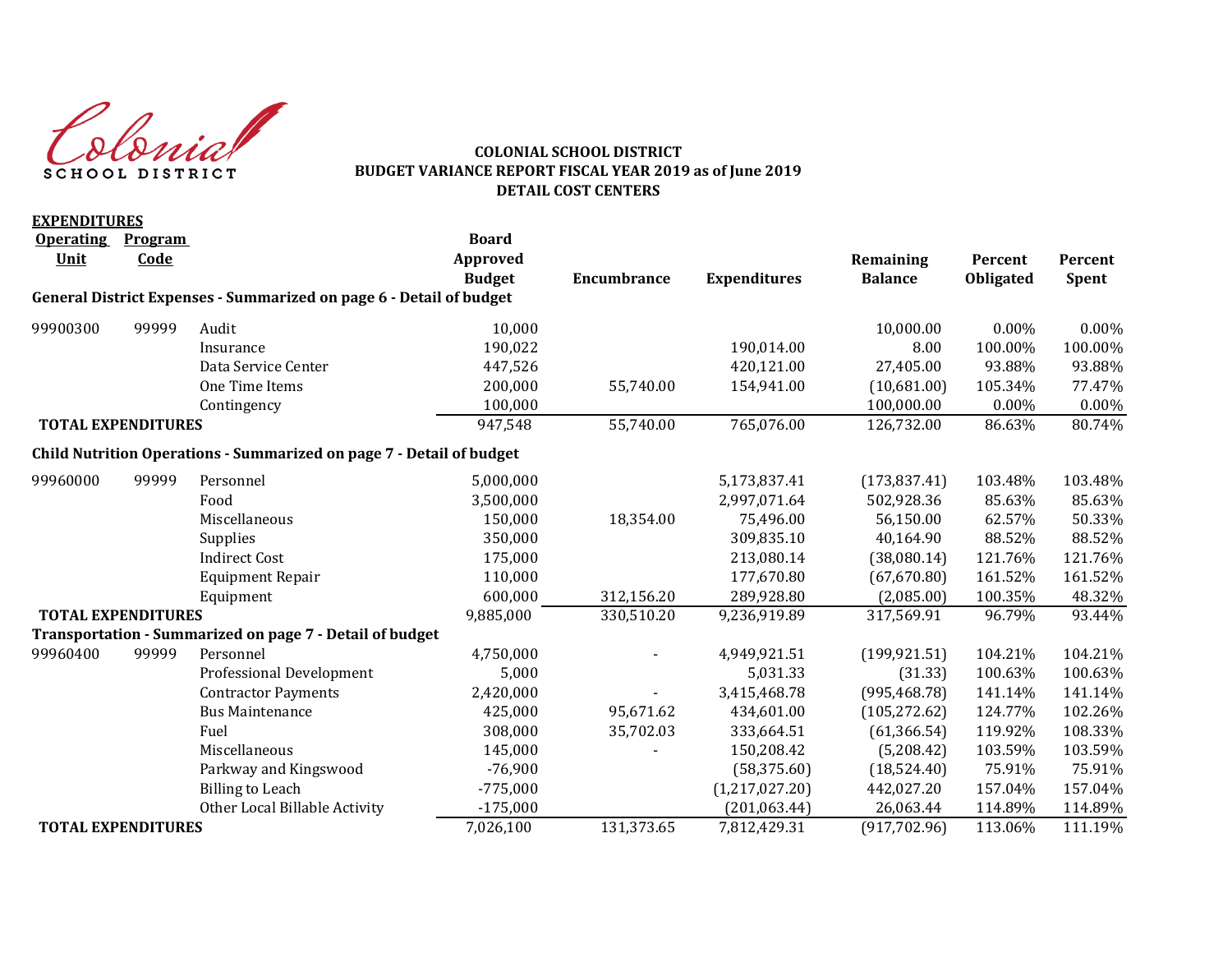Colonial **SCHOOL DISTRICT** 

#### **COLONIAL SCHOOL DISTRICT BUDGET VARIANCE REPORT FISCAL YEAR 2019 as of June 2019 DETAIL COST CENTERS**

| <b>EXPENDITURES</b>       |                |                                                                  |               |                          |                     |                |                  |              |
|---------------------------|----------------|------------------------------------------------------------------|---------------|--------------------------|---------------------|----------------|------------------|--------------|
| <b>Operating</b>          | <b>Program</b> |                                                                  | <b>Board</b>  |                          |                     |                |                  |              |
| <u>Unit</u>               | <b>Code</b>    |                                                                  | Approved      |                          |                     | Remaining      | Percent          | Percent      |
|                           |                |                                                                  | <b>Budget</b> | Encumbrance              | <b>Expenditures</b> | <b>Balance</b> | <b>Obligated</b> | <b>Spent</b> |
|                           |                | Leach Special School - * Summarized on page 8 - Detail of budget |               |                          |                     |                |                  |              |
| 9340427A                  | 99999          | Southern Integration Program                                     | 22,172        | 1,452.24                 | 18,744.41           | 1,975.11       | 91.09%           | 84.54%       |
| 9340474A                  | 99999          | George Read Integration Program                                  | 32,079        | 11,533.93                | 19,889.65           | 655.22         | 97.96%           | 62.00%       |
| 9340490A                  | 99999          | William Penn Integration Program                                 | 21,228        |                          | 15,875.36           | 5,353.12       | 74.78%           | 74.78%       |
| 9340522A                  | 99999          | <b>Wallin Adult Integration</b>                                  | 22,400        |                          |                     |                |                  |              |
| 9340514A                  | 99999          | Leach Principal's Budget                                         | 76,563        | 18,737.20                | 40,716.43           | 17,109.09      | 77.65%           | 53.18%       |
| 9340514A                  | 95254          | <b>Vocational Expenses</b>                                       | 1,850         |                          | 1,246.88            | 603.12         | 67.40%           | 67.40%       |
| 9340514A                  | 99545          | <b>Related Services</b>                                          | 10,000        | 1,476.64                 | 366.71              | 8,156.65       | 18.43%           | 3.67%        |
| 9340514A                  | 99546          | <b>Assistive Technology</b>                                      | 15,000        |                          | 15,000.00           |                | 100.00%          | 100.00%      |
| 9340514A                  | 95468          | Summer School                                                    | 10,000        | 9,956.88                 | 1,435.24            | (1, 392.12)    | 113.92%          | 14.35%       |
| 99900300                  | 95228          | Substitutes                                                      | 35,000        |                          | 30,942.46           | 4,057.54       | 88.41%           | 88.41%       |
| 99900300                  | 99999          | General                                                          | 950,000       | 25,190.04                | 1,320,678.77        | (395,868.81)   | 141.67%          | 139.02%      |
| 99940200                  | 99999          | Division I Salaries                                              | 6,834,000     |                          | 8,533,044.24        | (1,699,044.24) | 124.86%          | 124.86%      |
| 99940400                  | 99999          | Local Salaries <sup>*</sup>                                      | 3,253,229     | 50,041.86                | 3,445,521.68        | (242, 334.54)  | 107.45%          | 105.91%      |
| 99960200                  | 95419          | Energy/Utilities                                                 | 55,000        | 12,427.20                | 26,318.45           | 16,254.35      | 70.45%           | 47.85%       |
| 99970200                  | 99999          | Minor Capital                                                    | 9,316         | $\overline{\phantom{a}}$ | 7,445.01            | 1,870.99       | 79.92%           | 79.92%       |
| <b>TOTAL EXPENDITURES</b> |                |                                                                  | 11,347,837    | 130,815.99               | 13,477,225.29       | (2,260,204.52) | 119.92%          | 118.76%      |
|                           |                |                                                                  |               |                          |                     |                |                  |              |

\* Includes local Benefits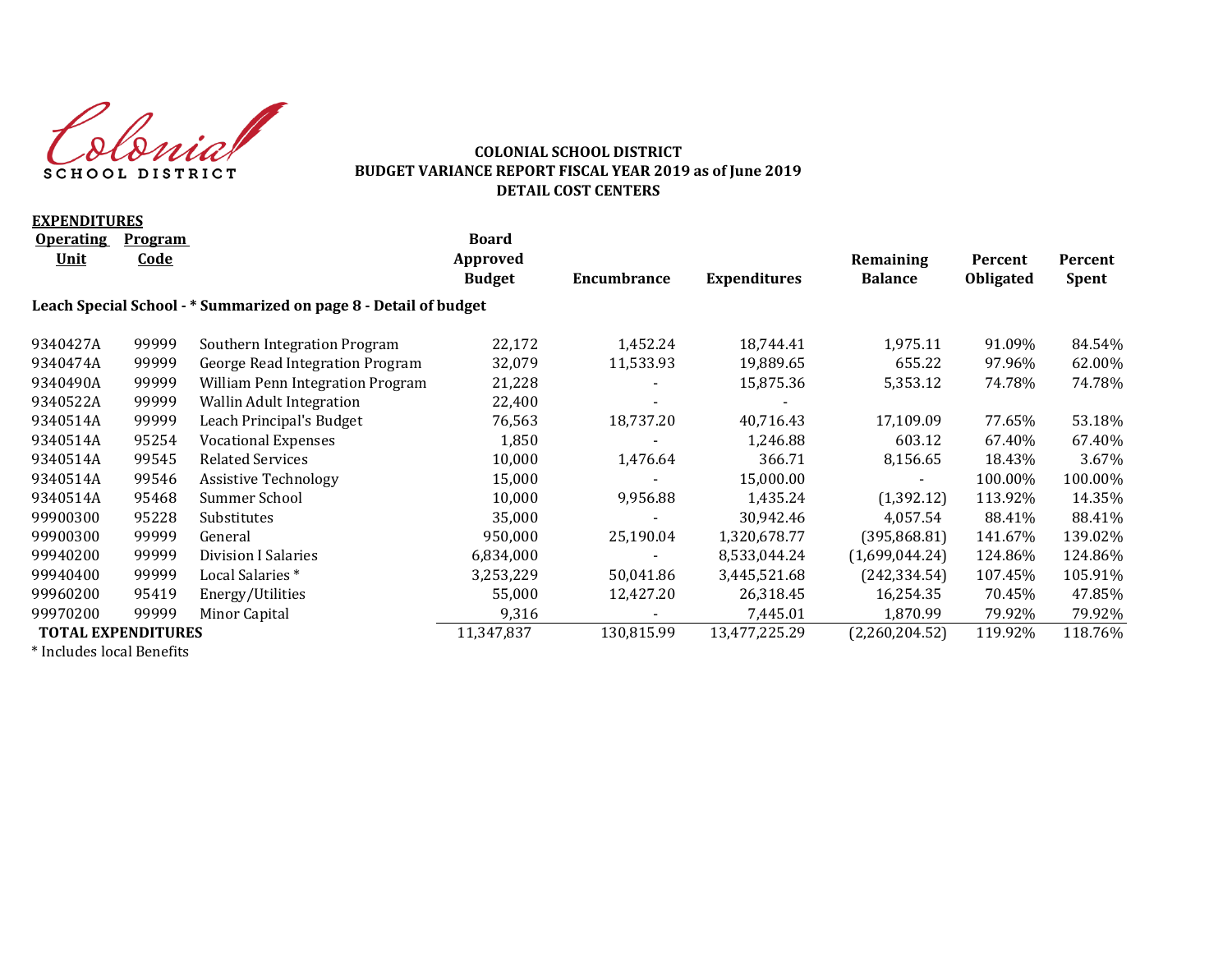Colonial SCHOOL DISTRICT

## **BUDGET VARIANCE REPORT FISCAL YEAR 2019 as of June 2019 LOCAL TAX COLLECTIONS COLONIAL SCHOOL DISTRICT**

| <b>Month</b>           | <b>Current</b><br><b>Expense</b> | <b>Debt</b><br><b>Service</b> | <b>Tuition</b>  | <b>MCI</b>   |
|------------------------|----------------------------------|-------------------------------|-----------------|--------------|
| July                   | 77,195.64                        | 8,546.83                      | 19,891.03       | 2,402.65     |
| August                 | 473,855.95                       | 44,043.95                     | 100,706.74      | 17,909.61    |
| September              | 5,042,786.51                     | 487,724.55                    | 1,102,100.08    | 205,534.15   |
| October                | 39,470,274.25                    | 4,019,458.76                  | 9,063,939.72    | 1,704,184.91 |
| November               | 973,592.92                       | 99,496.61                     | 225,634.04      | 41,486.32    |
| December               | 356,878.57                       | 38,428.65                     | 87,630.68       | 15,756.66    |
| January                | 195,603.77                       | 20,227.41                     | 47,053.38       | 7,782.39     |
| February               | 134,265.50                       | 13,006.29                     | 30,046.95       | 5,119.02     |
| March                  | 241,167.37                       | 26,101.29                     | 60,415.48       | 10,208.67    |
| April                  | 129,089.72                       | 12,872.47                     | 30,328.97       | 4,740.59     |
| May                    | 98,109.95                        | 9,980.18                      | 23,270.70       | 3,809.72     |
| June                   | 97,336.04                        | 9,978.22                      | 23,266.05       | 3,809.03     |
| Transfers to Leach     |                                  |                               | $-3,750,000.00$ |              |
| Sr Citizen Prop Relief | 1,130,131.81                     | 109,698.73                    | 247,320.78      | 46,538.86    |
| <b>Total Collected</b> | 48,420,288.00                    | 4,899,563.94                  | 7,311,604.60    | 2,069,282.58 |
| <b>Budget</b>          | 46,281,607                       | 4,863,557                     | 7,215,110       | 2,063,327    |
| % Collected            | 104.62%                          | 100.74%                       | 101.34%         | 100.29%      |

Receipts are recorded in the month in which they are received.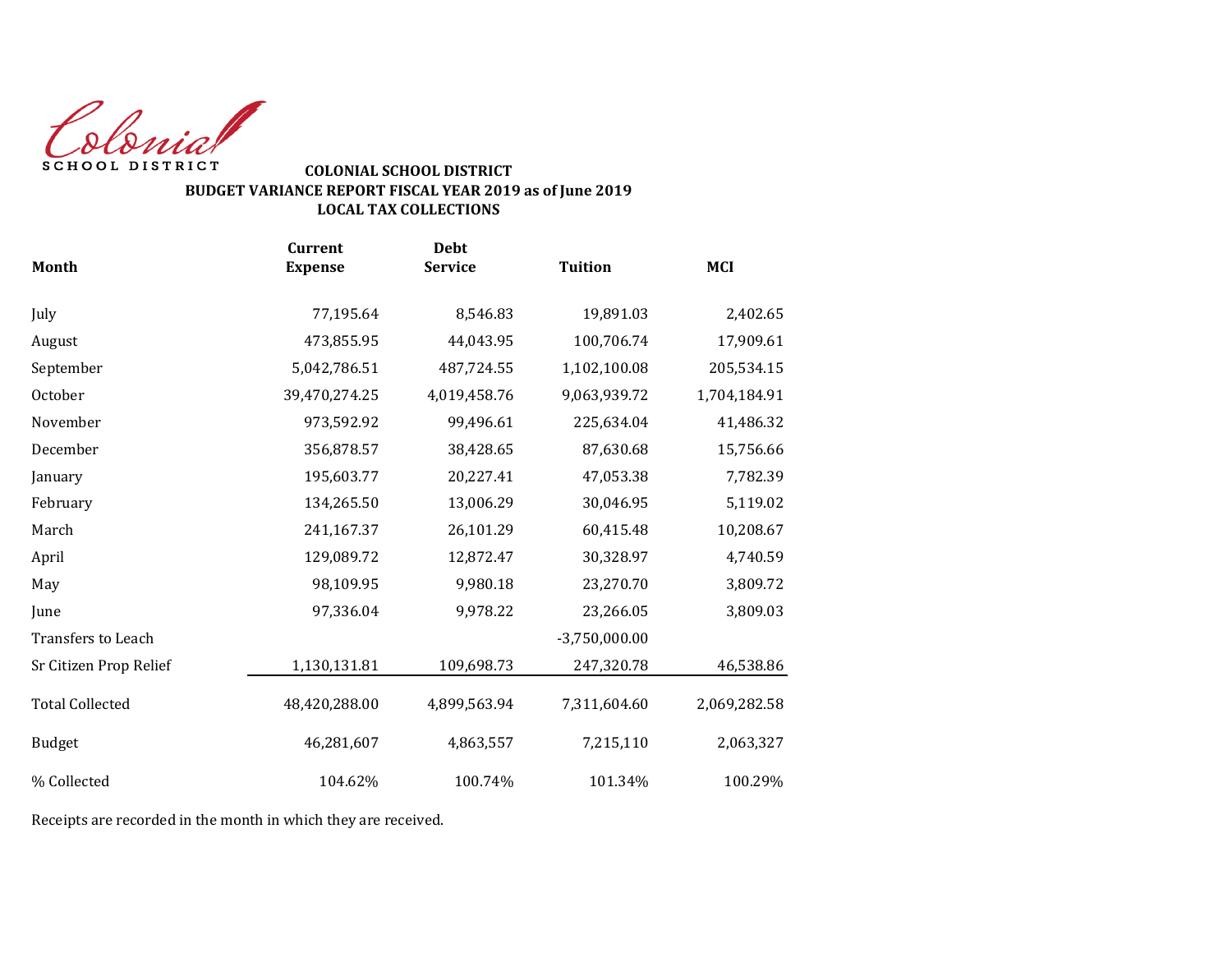Colonial

## **WITH THE PRIOR TWO FISCAL YEARS** SCHOOL DISTRICT COLONIAL SCHOOL DISTRICT **COMPARISON OF LOCAL FUND PROPERTY TAX RECEIPTS FOR CURRENT OPERATIONS**

| <b>Month</b>                | <b>Fiscal Year 2017</b> | <b>Fiscal Year 2018</b> | <b>Fiscal Year 2019</b> |
|-----------------------------|-------------------------|-------------------------|-------------------------|
| July                        | 43,915.44               | 20,935.76               | 77,195.64               |
| August                      | 134,922.59              | 450,351.45              | 551,051.59              |
| September                   | 4,522,418.35            | 5,147,366.47            | 5,042,786.51            |
| October                     | 16,822,520.54           | 32,561,275.07           | 39,470,274.25           |
| November                    | 12,941,487.14           | 3,443,087.41            | 973,592.92              |
| December                    | 127,479.56              | 327,553.92              | 356,878.57              |
| January                     | 295,520.46              | 437,015.38              | 195,603.77              |
| February                    | 0.00                    | 413,161.98              | 134,265.50              |
| March                       | 262,834.20              | 148,531.13              | 241,167.37              |
| April                       | 129,295.28              | 120,635.10              | 129,089.72              |
| May                         | 84,997.34               | 113,106.64              | 98,109.95               |
| June                        | 97,701.53               | 93,227.19               | 97,336.04               |
| Senior Citizens' Tax Rebate | 1,569,606.35            | 1,086,936.69            | 1,130,131.81            |
| Year To Date Receipts       | \$37,032,698.78         | \$43,276,247.50         | \$48,497,483.64         |
| Projected Tax Receipts      | \$34,668,977            | \$42,608,909            | \$46,281,607            |
| % of Annual Tax Collections | 106.75%                 | 101.57%                 | 104.79%                 |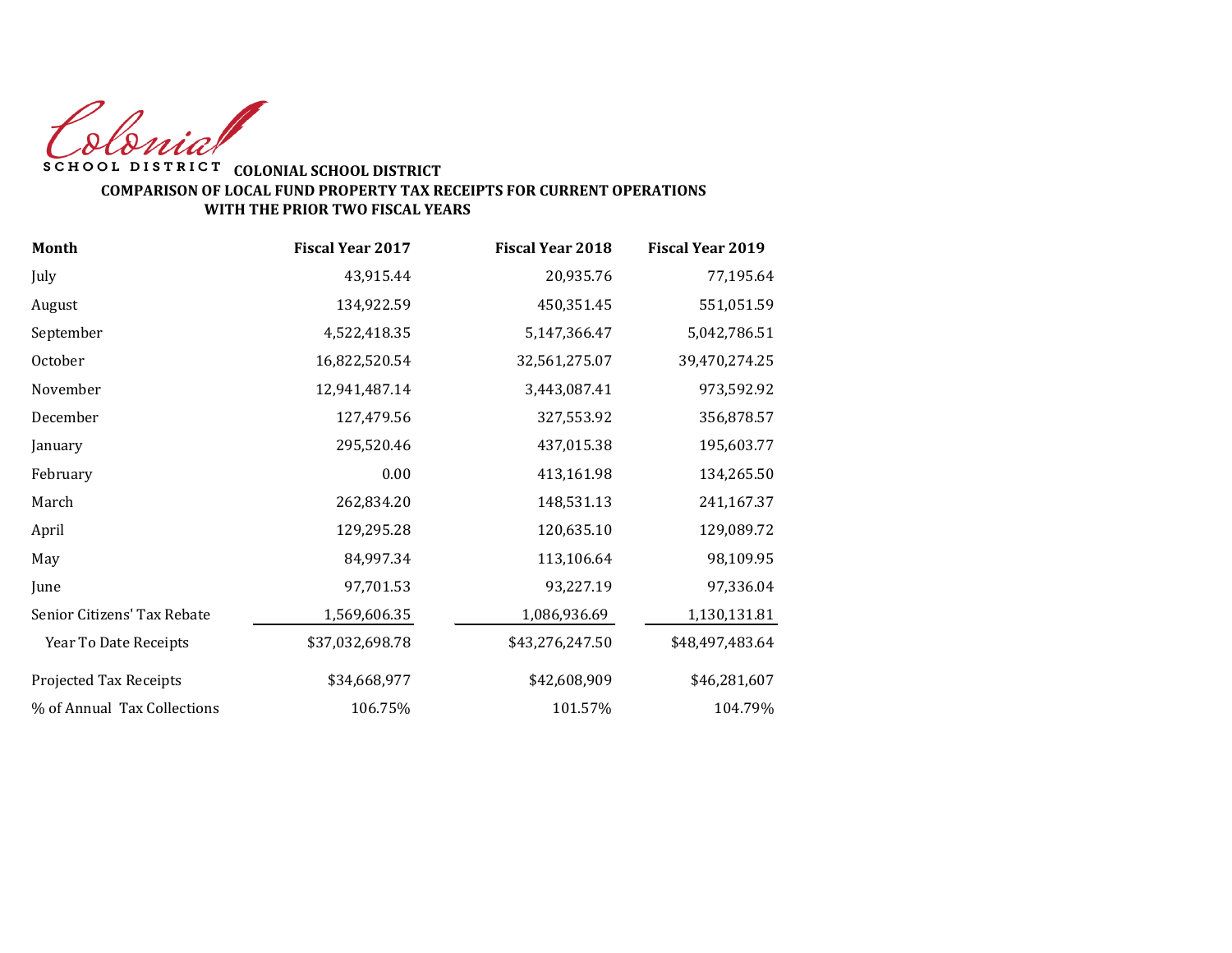donial SCHOOL DISTRICT

|                             | <b>Name</b>        | <b>Trans Date</b> | <b>Merchant</b>                     | Amount         | <b>Description</b>      |
|-----------------------------|--------------------|-------------------|-------------------------------------|----------------|-------------------------|
| <b>Nutrition Supervisor</b> | Angelucci, A Paula |                   | 6/5/2019 BJS WHOLESALE #0015        | 39.99          | Supplies                |
|                             | Angelucci, A Paula |                   | 6/24/2019 HERITAGE FOOD SERVICE GRO |                | 951.01 Supplies         |
|                             | Angelucci, A Paula |                   | 5/31/2019 AMZN MKTP US*M67JU3411    |                | 19.99 Supplies          |
|                             | Angelucci, A Paula |                   | 5/31/2019 AMZN MKTP US*MN3R10900    |                | 100.10 Supplies         |
|                             | Angelucci, A Paula |                   | 6/1/2019 AMZN MKTP US*MN5TF2YR2     |                | 93.86 Supplies          |
|                             | Angelucci, A Paula |                   | 6/5/2019 AMAZON.COM*M69DB9E91       |                | 129.89 Supplies         |
|                             | Angelucci, A Paula |                   | 6/5/2019 CHEFUNIFORMS.COM           |                | 239.80 Supplies         |
|                             | Angelucci, A Paula |                   | 6/6/2019 AMZN MKTP US               | (19.99) Credit |                         |
|                             | Angelucci, A Paula |                   | 6/8/2019 AMZN MKTP US               | (22.77) Credit |                         |
|                             | Angelucci, A Paula |                   | 6/18/2019 AMZN MKTP US              | (38.99) Credit |                         |
| Superintendent              | Blakey, Dolan D    |                   | 6/25/2019 BANKS SEAFOOD KITCHEN &RA | 77.95 Meals    |                         |
|                             | Blakey, Dolan D    |                   | 6/26/2019 COLONIAL PARKING #585     |                | 20.00 Parking           |
|                             | Blakey, Dolan D    | 6/26/2019 SQ *UVC |                                     | 8.82 Cab       |                         |
| Student travel              | Cobb, Michael      |                   | 6/20/2019 SFS AT CORONADO SPRINGS   | 66.27          | Meals                   |
|                             | Cobb, Michael      |                   | 6/21/2019 SFS AT CORONADO SPRINGS   | 16.50 Meals    |                         |
|                             | Cobb, Michael      |                   | 6/21/2019 SFS AT CORONADO SPRINGS   | 31.12 Meals    |                         |
|                             | Cobb, Michael      |                   | 6/19/2019 FEDEX OFFIC58500055855    |                | 10.00 Postage           |
|                             | Cobb, Michael      |                   | 6/23/2019 PPA PHL AIRPORT           |                | 55.00 Parking           |
|                             | Cobb, Michael      |                   | 6/19/2019 AMERICAN AIR0010263951193 | 30.00          | Baggage                 |
|                             | Cobb, Michael      |                   | 6/23/2019 AMERICAN AIR0010264460656 |                | 30.00 Baggage           |
|                             | Cobb, Michael      |                   | 6/23/2019 AMERICAN AIR0010264460663 |                | 30.00 Baggage           |
|                             | Cobb, Michael      |                   | 6/23/2019 AMERICAN AIR0010264460673 |                | 30.00 Baggage           |
|                             | Cobb, Michael      |                   | 6/23/2019 AMERICAN AIR0010264460676 | 30.00          | Baggage                 |
|                             | Cobb, Michael      |                   | 6/19/2019 ROYAL FARMS 119 Q79       | 32.46 Gas      |                         |
|                             | Cobb, Michael      |                   | 6/19/2019 HILTON HARVEST BISTRO     | 129.48 Meals   |                         |
|                             | Cobb, Michael      |                   | 6/23/2019 HILTON BONNET CREK        | 31.93 Meals    |                         |
|                             | Cobb, Michael      |                   | 6/24/2019 HILTON BONNET CREK        | (14.38) Credit |                         |
| <b>CFO</b>                  | Falcon, Emily M.   |                   | 6/17/2019 KRAPF'S COACHES INC       |                | 3,000.00 Transportation |
|                             | Falcon, Emily M.   |                   | 6/19/2019 SE GROUP SALES & RESERVA  |                | 1,667.50 Museum tickets |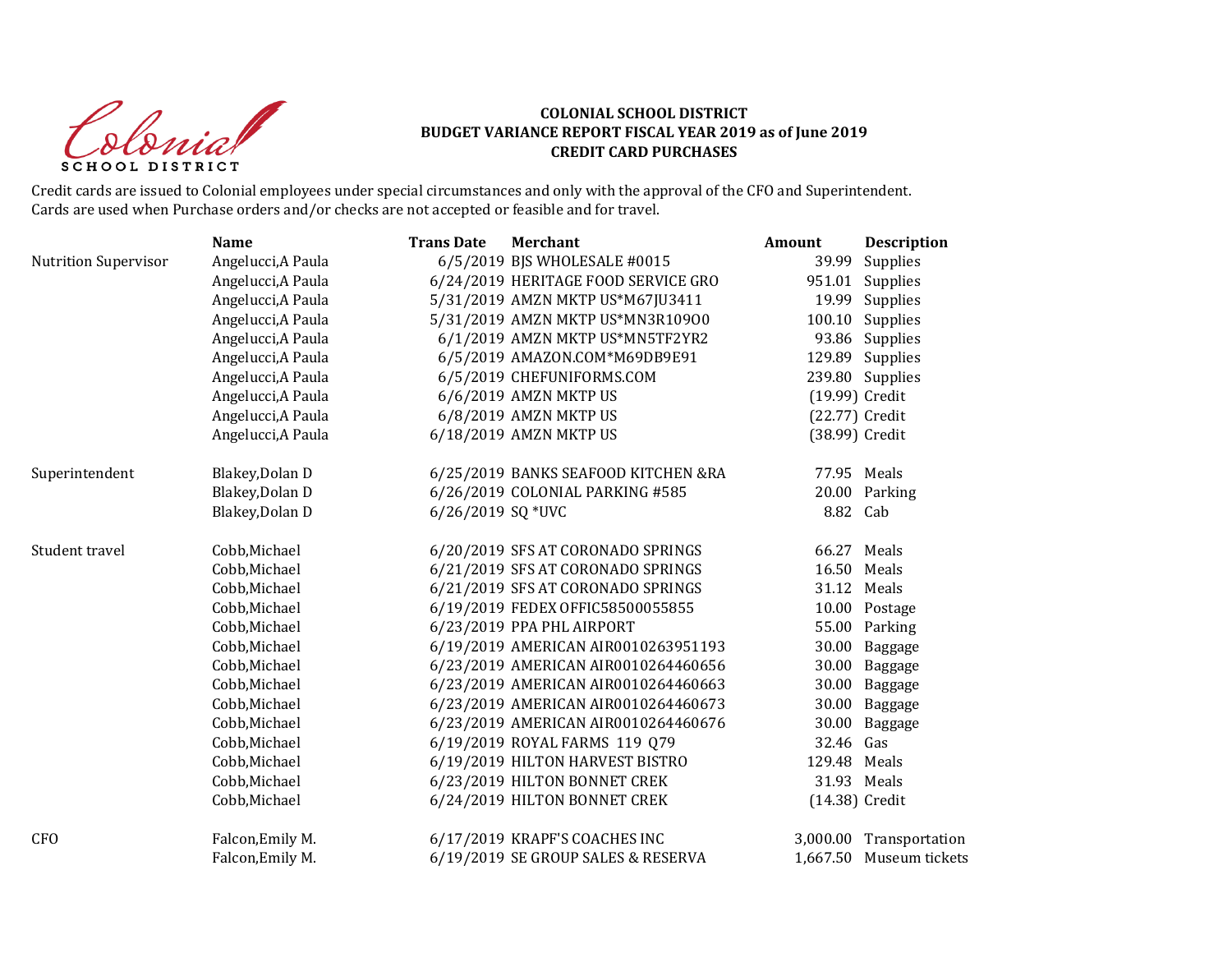donial SCHOOL DISTRICT

|                | <b>Name</b>            | <b>Trans Date</b> | <b>Merchant</b>                     | Amount       | Description   |
|----------------|------------------------|-------------------|-------------------------------------|--------------|---------------|
| Student travel | Hanley, Melissa Frazee |                   | 6/20/2019 CITY CAB OF ORL           | 9.60         |               |
|                | Hanley, Melissa Frazee |                   | 6/24/2019 WENDYS - 63               |              | 71.79 Meals   |
|                | Hanley, Melissa Frazee |                   | 6/18/2019 BLAZE PIZZA #1101         |              | 15.44 Meals   |
|                | Hanley, Melissa Frazee |                   | 6/18/2019 AMERICAN AIR0010263844366 |              | 70.00 Baggage |
|                | Hanley, Melissa Frazee |                   | 6/22/2019 PECOS BILL'S CAFE         |              | 63.40 Meals   |
|                | Hanley, Melissa Frazee |                   | 6/22/2019 313 - MAIN ST STARB       |              | 29.54 Meals   |
|                | Hanley, Melissa Frazee |                   | 6/23/2019 AMERICAN AIR0010264459942 |              | 70.00 Baggage |
|                | Hanley, Melissa Frazee |                   | 6/21/2019 SQ *EL CACTUS AZUL        | 47.77        | Meals         |
|                | Hanley, Melissa Frazee |                   | 6/21/2019 SQ *FAT ONES ORLAND       |              | 14.82 Meals   |
|                | Hanley, Melissa Frazee |                   | 6/21/2019 SQ *EL CACTUS AZUL        |              | 15.92 Meals   |
|                | Hanley, Melissa Frazee |                   | 6/18/2019 MEARS TRANS. AIRPORT      |              | 24.00 Shuttle |
|                | Hanley, Melissa Frazee |                   | 6/20/2019 HILTON HARVEST BISTRO     | 218.50 Meals |               |
|                | Hanley, Melissa Frazee |                   | 6/21/2019 HILTON HARVEST BISTRO     |              | 82.10 Meals   |
|                | Hanley, Melissa Frazee |                   | 6/23/2019 HILTON HARVEST BISTRO     | 184.26 Meals |               |
|                | Hanley, Melissa Frazee |                   | 6/20/2019 WOLFGANG PUCK EXPRESS - D |              | 95.27 Meals   |
| Student travel | Maull, Kai M           |                   | 6/15/2019 BISCUITVILLE 148          |              | 14.92 Meals   |
|                | Maull, Kai M           |                   | 6/16/2019 BISCUITVILLE 170          | 29.38        | Meals         |
|                | Maull, Kai M           |                   | 6/12/2019 EXXONMOBIL 47278148       | 55.29 Gas    |               |
|                | Maull, Kai M           |                   | 6/12/2019 WAWA 844 00008441         |              | 91.76 Meals   |
|                | Maull, Kai M           |                   | 6/16/2019 WAWA 581<br>00005819      |              | 89.73 Meals   |
|                | Maull, Kai M           |                   | 6/15/2019 PANERA BREAD #204985      |              | 54.74 Meals   |
|                | Maull, Kai M           |                   | 6/15/2019 STEPHANIES RESTAURANT II  | 163.81 Meals |               |
|                | Maull, Kai M           |                   | 6/13/2019 GOLDEN CORRAL 859         |              | 86.53 Meals   |
|                | Maull, Kai M           |                   | 6/13/2019 GOLDEN CORRAL 859         |              | 16.00 Meals   |
|                | Maull, Kai M           |                   | 6/13/2019 ZAXBY'S #39501            | 116.17 Meals |               |
|                | Maull, Kai M           |                   | 6/14/2019 ZAXBY'S #41301            |              | 71.42 Meals   |
|                | Maull, Kai M           |                   | 6/17/2019 MARRIOTT GREENSBORO-HI    |              | 93.69 Meals   |
|                | Maull, Kai M           |                   | 6/13/2019 RED CRAB.                 | 280.32 Meals |               |
|                | Maull, Kai M           |                   | 6/15/2019 RED CRAB.                 | 293.72 Meals |               |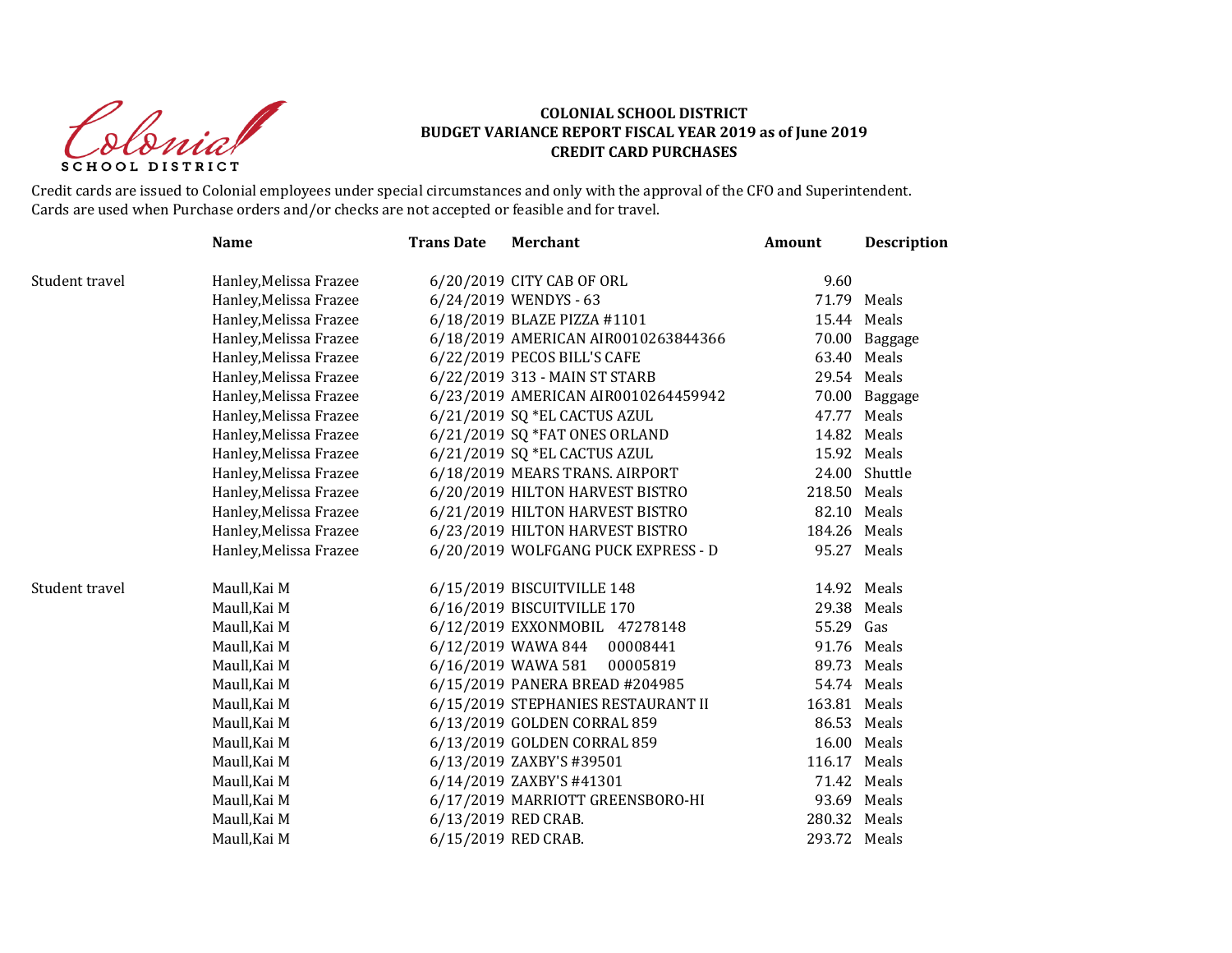donial SCHOOL DISTRICT

|                          | <b>Name</b>             | <b>Trans Date</b> | <b>Merchant</b>                    | <b>Amount</b>   | <b>Description</b>     |
|--------------------------|-------------------------|-------------------|------------------------------------|-----------------|------------------------|
| <b>Business Office</b>   | Miller, Cindy L         |                   | 6/26/2019 E ZPASS DE CSC00100701   | 300.00          | Tolls                  |
| (Districtwide purchases) | Miller, Cindy L         |                   | 5/31/2019 CROWN TROPHY OF DELAWARE | 907.20          | Supplies               |
|                          | Miller, Cindy L         |                   | 5/29/2019 SSC - MIDDLETOWN,        |                 | 555.52 Animal feed     |
|                          | Miller, Cindy L         |                   | 6/5/2019 DDOE EDUCATOR CONFERENCE  |                 | 1,040.00 Registration  |
|                          | Miller, Cindy L         |                   | 6/12/2019 GOODMAN-NEWARK 284       |                 | 4,760.00 HVAC supplies |
|                          | Miller, Cindy L         |                   | 6/20/2019 GOODMAN-NEWARK 284       |                 | 2,000.00 HVAC supplies |
|                          | Miller, Cindy L         | 6/1/2019 INDEED   |                                    |                 | 237.92 Recruiting      |
|                          | Miller, Cindy L         |                   | 6/1/2019 EMA*EMMA EMAIL MARKETING  | 132.00          | Marketing              |
|                          | Miller, Cindy L         |                   | 6/15/2019 DNH*GODADDY.COM          |                 | 18.17 Web services     |
|                          | Miller, Cindy L         |                   | 6/16/2019 DNH*GODADDY.COM          |                 | 12.17 Web services     |
|                          | Miller, Cindy L         |                   | 6/11/2019 COSCHEDULE ACAD          | (250.00) Credit |                        |
| <b>Business office</b>   | Papanicolas, Leslie Fay |                   | 5/28/2019 ACCUTRAIN CORPORATION    |                 | 480.00 Registration    |
| (Districtwide travel)    | Papanicolas, Leslie Fay |                   | 6/4/2019 CROWNE PLAZA NEWTON       |                 | 784.14 Lodging         |
|                          | Papanicolas, Leslie Fay |                   | 6/4/2019 WDW DISNEY TICKETS        |                 | 549.56 Tickets         |
|                          | Papanicolas, Leslie Fay |                   | 6/15/2019 HAMPTN INN DESMOINES APR |                 | 160.16 Lodging         |
|                          | Papanicolas, Leslie Fay |                   | 6/18/2019 EIGHT BLACK CARS         | 185.00          | Shuttle                |
|                          | Papanicolas, Leslie Fay |                   | 5/29/2019 EB 17TH ANNUAL POLICY    |                 | 60.00 Registration     |
|                          | Papanicolas, Leslie Fay |                   | 5/30/2019 ISTE CONFERENCE          | 635.00          | Registration           |
|                          | Papanicolas, Leslie Fay |                   | 5/30/2019 ISTE CONFERENCE          | 635.00          | Registration           |
|                          | Papanicolas, Leslie Fay |                   | 5/30/2019 ISTE CONFERENCE          | 635.00          | Registration           |
|                          | Papanicolas, Leslie Fay |                   | 5/30/2019 ISTE CONFERENCE          |                 | 605.00 Registration    |
|                          | Papanicolas, Leslie Fay |                   | 6/7/2019 LEWESADVANC               | 1,275.00        | Registration           |
|                          | Papanicolas, Leslie Fay |                   | 6/7/2019 ISTE CONFERENCE           | 635.00          | Registration           |
|                          | Papanicolas, Leslie Fay |                   | 6/7/2019 ISTE CONFERENCE           | 635.00          | Registration           |
|                          | Papanicolas, Leslie Fay |                   | 6/7/2019 ISTE CONFERENCE           | 635.00          | Registration           |
|                          | Papanicolas, Leslie Fay |                   | 6/11/2019 ISTE CONFERENCE          | 635.00          | Registration           |
|                          | Papanicolas, Leslie Fay |                   | 6/14/2019 ISTE CONFERENCE          | 635.00          | Registration           |
|                          | Papanicolas, Leslie Fay |                   | 6/18/2019 EB THE EDUCATIONAL LE    |                 | 97.11 Registration     |
|                          | Papanicolas, Leslie Fay |                   | 6/18/2019 ISTE CONFERENCE          | 635.00          | Registration           |
|                          | Papanicolas, Leslie Fay |                   | 6/26/2019 EB OUTSIDE THE BOX AN    | 85.00           | Registration           |
|                          | Papanicolas, Leslie Fay |                   | 6/5/2019 M RESORT FRONT DESK       |                 | 495.90 Lodging         |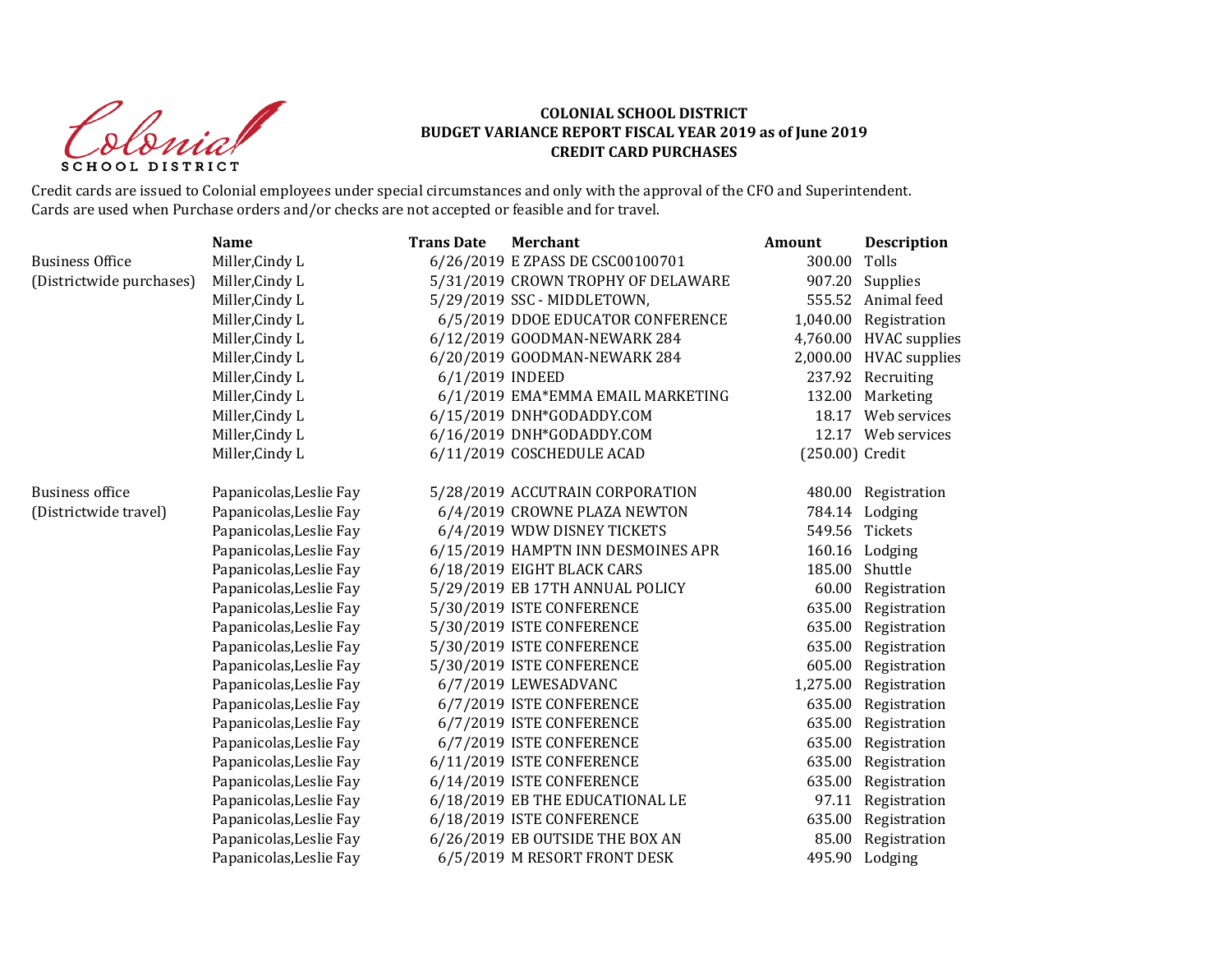donial SCHOOL DISTRICT

|                        | <b>Name</b>             | <b>Trans Date</b> | <b>Merchant</b>                    | Amount   | <b>Description</b>    |
|------------------------|-------------------------|-------------------|------------------------------------|----------|-----------------------|
| <b>Business office</b> | Papanicolas, Leslie Fay |                   | 6/8/2019 TRAVEL INSURANCE POLICY   | 9.00     | Insurance             |
| (Districtwide travel)  | Papanicolas, Leslie Fay |                   | 6/24/2019 KAGAN PROFESSIONAL DEVEL | 1,796.00 | Registration          |
|                        | Papanicolas, Leslie Fay |                   | 5/30/2019 ARC*SERVICES/TRAINING    | 168.00   | Registration          |
|                        | Papanicolas, Leslie Fay |                   | 5/30/2019 ARC*SERVICES/TRAINING    |          | 1,540.00 Registration |
|                        | Papanicolas, Leslie Fay |                   | 5/30/2019 ARC*SERVICES/TRAINING    | 760.00   | Registration          |
|                        | Papanicolas, Leslie Fay |                   | 6/5/2019 RENAISSANCE HOTELS WAV    | 601.98   | Lodging               |
|                        | Papanicolas, Leslie Fay |                   | 6/5/2019 RENAISSANCE HOTELS WAV    |          | 991.90 Lodging        |
|                        | Papanicolas, Leslie Fay |                   | 6/5/2019 RENAISSANCE HOTELS WAV    |          | 991.90 Lodging        |
|                        | Papanicolas, Leslie Fay |                   | 6/5/2019 RENAISSANCE HOTELS WAV    |          | 991.90 Lodging        |
|                        | Papanicolas, Leslie Fay |                   | 6/11/2019 NORTHEAST FOUNDATION F   |          | 729.00 Registration   |
|                        | Papanicolas, Leslie Fay |                   | 6/17/2019 MARRIOTT GREENSBORO-HI   |          | 908.76 Lodging        |
|                        | Papanicolas, Leslie Fay |                   | 6/17/2019 MARRIOTT GREENSBORO-HI   |          | 908.76 Lodging        |
|                        | Papanicolas, Leslie Fay |                   | 6/17/2019 MARRIOTT GREENSBORO-HI   | 908.76   | Lodging               |
|                        | Papanicolas, Leslie Fay |                   | 6/17/2019 MARRIOTT GREENSBORO-HI   |          | 30.96 Lodging         |
|                        | Papanicolas, Leslie Fay |                   | 6/19/2019 NORTHEAST FOUNDATION F   |          | 729.00 Registration   |
|                        | Papanicolas, Leslie Fay |                   | 6/19/2019 NORTHEAST FOUNDATION F   |          | 729.00 Registration   |
|                        | Papanicolas, Leslie Fay |                   | 6/21/2019 LA QUINTA INNS 0173      |          | 239.56 Lodging        |
|                        | Papanicolas, Leslie Fay |                   | 6/21/2019 LA QUINTA INNS 0173      |          | 359.34 Lodging        |
|                        | Papanicolas, Leslie Fay |                   | 6/21/2019 LA QUINTA INNS 0173      |          | 359.34 Lodging        |
|                        | Papanicolas, Leslie Fay |                   | 6/23/2019 MARRIOTT DENVER TECH C   |          | 202.56 Lodging        |
|                        | Papanicolas, Leslie Fay |                   | 6/23/2019 MARRIOTT DENVER TECH C   |          | 202.56 Lodging        |
|                        | Papanicolas, Leslie Fay |                   | 6/23/2019 MARRIOTT DENVER TECH C   |          | 202.56 Lodging        |
|                        | Papanicolas, Leslie Fay |                   | 6/23/2019 MARRIOTT DENVER TECH C   |          | 202.56 Lodging        |
|                        | Papanicolas, Leslie Fay |                   | 6/23/2019 MARRIOTT DENVER TECH C   |          | 202.56 Lodging        |
|                        | Papanicolas, Leslie Fay |                   | 6/23/2019 MARRIOTT DENVER TECH C   |          | 202.56 Lodging        |
|                        | Papanicolas, Leslie Fay |                   | 6/23/2019 MARRIOTT DENVER TECH C   |          | 202.56 Lodging        |
|                        | Papanicolas, Leslie Fay |                   | 6/23/2019 MARRIOTT DENVER TECH C   |          | 202.56 Lodging        |
|                        | Papanicolas, Leslie Fay |                   | 6/23/2019 MARRIOTT DENVER TECH C   |          | 202.56 Lodging        |
|                        | Papanicolas, Leslie Fay |                   | 6/23/2019 MARRIOTT DENVER TECH C   |          | 202.56 Lodging        |
|                        | Papanicolas, Leslie Fay |                   | 6/23/2019 MARRIOTT DENVER TECH C   |          | 202.56 Lodging        |
|                        | Papanicolas, Leslie Fay |                   | 6/4/2019 HILTON BONNET CREK        |          | 778.52 Lodging        |
|                        | Papanicolas, Leslie Fay |                   | 6/4/2019 HILTON BONNET CREK        |          | 778.52 Lodging        |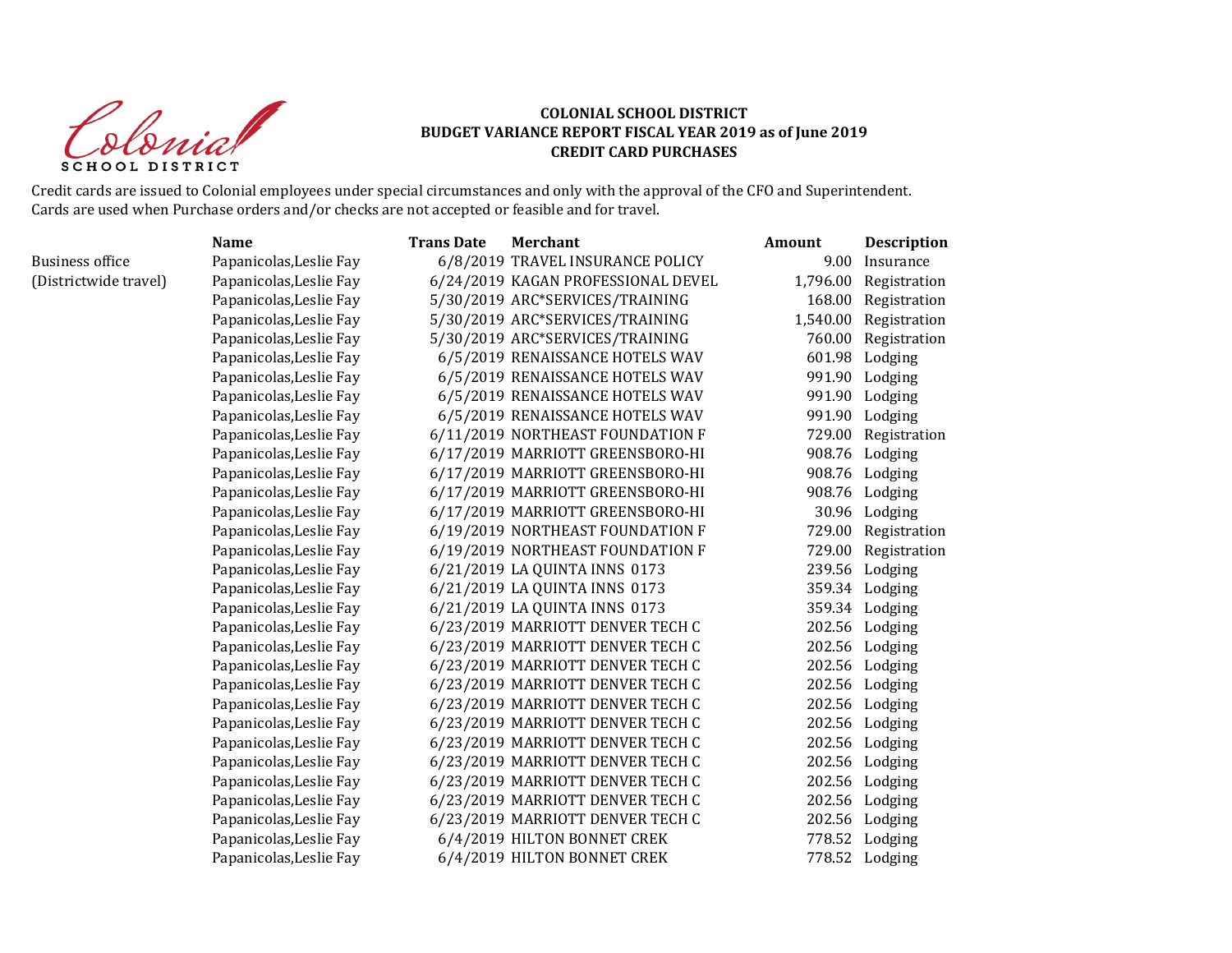Colonial SCHOOL DISTRICT

|                              | <b>Name</b>             | <b>Trans Date</b> | <b>Merchant</b>                    | Amount          | <b>Description</b>  |
|------------------------------|-------------------------|-------------------|------------------------------------|-----------------|---------------------|
| <b>Business office</b>       | Papanicolas, Leslie Fay |                   | 6/4/2019 HILTON BONNET CREK        | 583.89          | Lodging             |
| (Districtwide travel)        | Papanicolas, Leslie Fay |                   | 6/4/2019 HILTON BONNET CREK        | 194.63          | Lodging             |
|                              | Papanicolas, Leslie Fay |                   | 6/4/2019 HILTON BONNET CREK        | 583.89          | Lodging             |
|                              | Papanicolas, Leslie Fay |                   | 6/4/2019 HILTON BONNET CREK        | 583.89          | Lodging             |
|                              | Papanicolas, Leslie Fay |                   | 6/7/2019 HILTON BONNET CREK        | 194.63          | Lodging             |
|                              | Papanicolas, Leslie Fay |                   | 6/7/2019 HILTON BONNET CREK        | 194.63          | Lodging             |
|                              | Papanicolas, Leslie Fay |                   | 6/12/2019 HILTON DISNEY WORLD      | 200.25          | Lodging             |
|                              | Papanicolas, Leslie Fay |                   | 6/12/2019 HILTON DISNEY WORLD      | 200.25          | Lodging             |
|                              | Papanicolas, Leslie Fay |                   | 6/23/2019 HILTON BONNET CREK       | 118.68          | Lodging             |
|                              | Papanicolas, Leslie Fay |                   | 6/7/2019 AMTRAK.COM 1580621057884  | 94.00           | Train ticket        |
|                              | Papanicolas, Leslie Fay |                   | 6/10/2019 AMTRAK.COM 1610631023624 | 138.00          | Train ticket        |
|                              | Papanicolas, Leslie Fay |                   | 6/17/2019 UD CASHIERS OFFICE       | 450.00          | Registration        |
|                              | Papanicolas, Leslie Fay |                   | 6/17/2019 UD CASHIERS OFFICE       |                 | 400.00 Registration |
|                              | Papanicolas, Leslie Fay |                   | 6/25/2019 RENAISSANCE HOTELS WAV   | (793.52) Credit |                     |
|                              | Papanicolas, Leslie Fay |                   | 6/4/2019 HILTON BONNET CREK        | (194.63) Credit |                     |
|                              | Papanicolas, Leslie Fay |                   | 6/4/2019 HILTON BONNET CREK        | (194.63) Credit |                     |
| <b>Technology Supervisor</b> | Smallwood, Philip Lee   |                   | 6/1/2019 DIGITALOCEAN.COM          | 30.26           | Web services        |
|                              | Smallwood, Philip Lee   |                   | 6/3/2019 AMZN MKTP US*MN3AH2RD0    | 1,139.60        | Supplies            |
|                              | Smallwood, Philip Lee   |                   | 6/19/2019 AMZN MKTP US*M65EU9UB1   | 25.98           | Supplies            |
|                              | Smallwood, Philip Lee   |                   | 6/18/2019 APPLE STORE #R102        |                 | 249.00 Supplies     |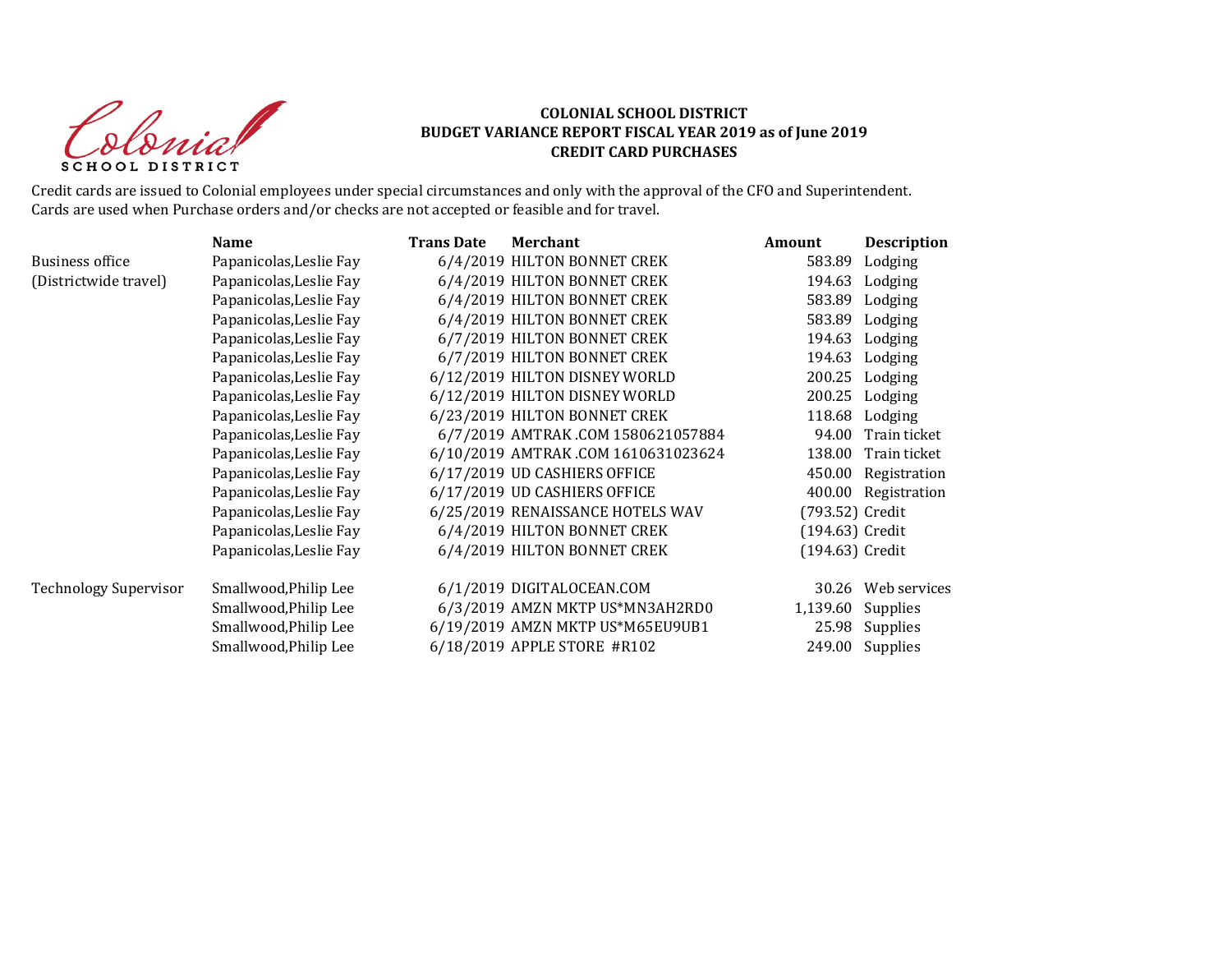Colonia **SCHOOL DISTRICT** 

#### **COLONIAL SCHOOL DISTRICT BUDGET VARIANCE REPORT FISCAL YEAR 2019 as of June 2019 GRANTS AND DONATIONS**

| <b>Grantor/Donor</b>          | <b>School</b> | <b>Date Received</b> | Amount<br><b>Received</b> | <b>Encumbered &amp;</b><br><b>Spent to Date</b> |
|-------------------------------|---------------|----------------------|---------------------------|-------------------------------------------------|
| Received in Fiscal Year 2019  |               |                      |                           |                                                 |
| Walmart                       | Southern      | $Sep-18$             | 250.00                    | 0.00                                            |
| Colonial Education Foundation | Various       | $Oct-18$             | 20,857.18                 | 10,745.04                                       |
| Best Buy                      | McCullough    | $Oct-18$             | 3,000.00                  | 500.00                                          |
| Artsonia                      | New Castle    | $Dec-18$             | 156.15                    | 156.15                                          |
| <b>WSFS</b>                   | William Penn  | $Jan-19$             | 3,000.00                  | 0.00                                            |
| DuPont                        | WPHS/FFA      | $Dec-18$             | 3.000.00                  | 1,655.60                                        |
| Discover                      | New Castle    | $Jan-19$             | 1,500.00                  | 1,025.00                                        |

Total 31,763.33 14,839.46

Grants and Donations are budgeted under 99940700. The funds are received and expended according to the grantor or donor guidelines. There is no impact to the district budget or district funds.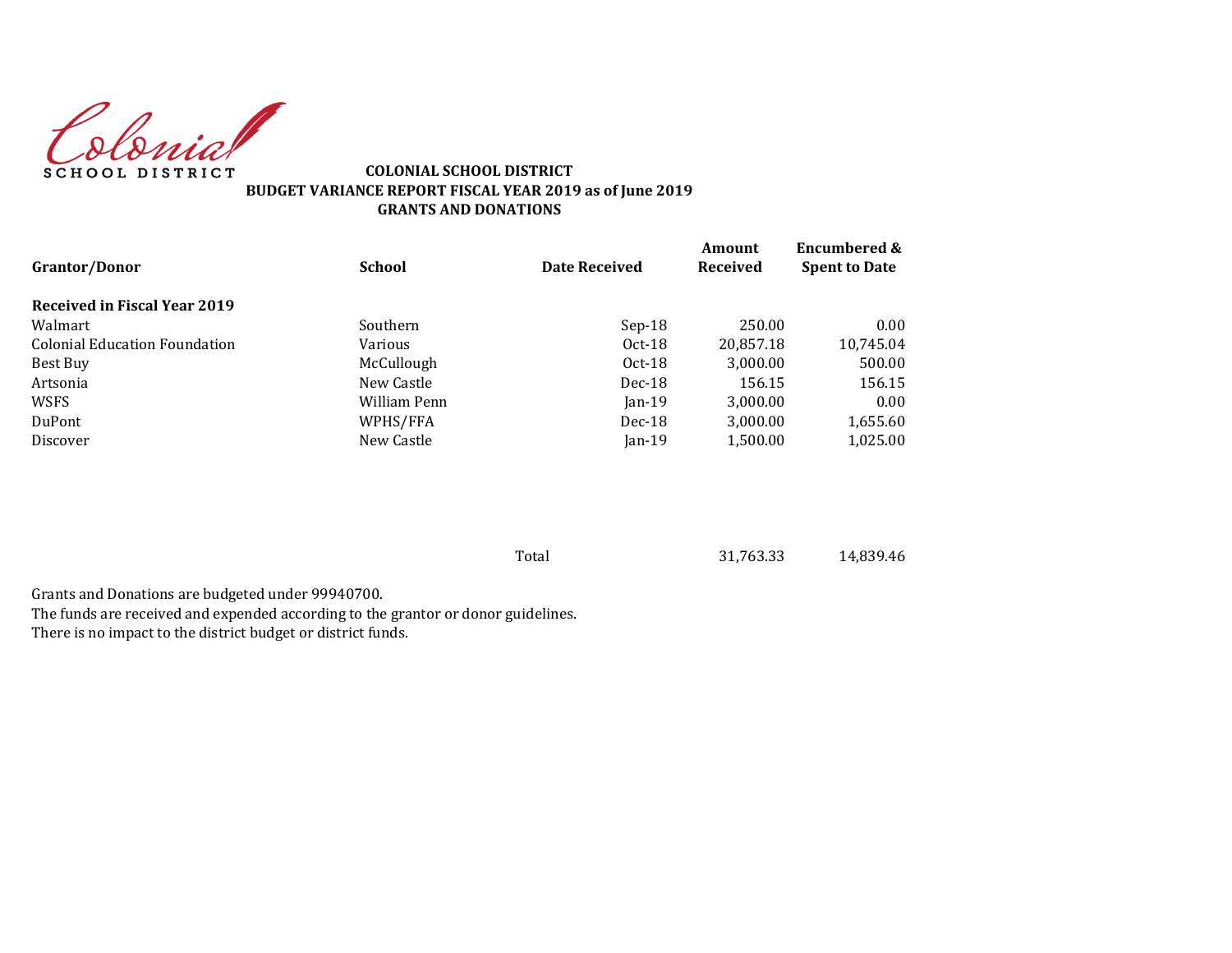

## **COLONIAL SCHOOL DISTRICT BUDGET VARIANCE REPORT FISCAL YEAR 2019 as of June 2019 CARRY OVER BUDGET ITEMS**

| <b>BUDGET</b>                     | <b>FY</b> | <b>BALANCE ON</b><br><b>JULY 1, 2018</b> | <b>Encumbered</b> |                 | Remaining<br><b>Balance</b> | Percent<br>Carryover<br>Obligated |
|-----------------------------------|-----------|------------------------------------------|-------------------|-----------------|-----------------------------|-----------------------------------|
| <b>Major Cap</b>                  |           |                                          |                   | <b>Expended</b> |                             |                                   |
|                                   | 2010      | 425,796                                  |                   |                 | $\blacksquare$              |                                   |
| Renovate John G. Leach            |           |                                          | 6,284             | 419,512         |                             | 100%                              |
| TOTAL                             |           | 425,796                                  | 6,284             | 419,512         |                             | 100%                              |
| As of January 2019                |           |                                          |                   |                 | $\blacksquare$              |                                   |
| MCI-Local                         | 2015      | 48                                       | $\blacksquare$    | 48              | $\blacksquare$              | 100%                              |
| MCI-Local                         | 2017      | 3,218                                    | 290               | 2,928           |                             | 100%                              |
| MCI-Local                         | 2018      | 282,502                                  | 3,436             | 270,625         | 8,441                       |                                   |
| <b>MCI-State</b>                  | 2015      | 91                                       |                   | 91              |                             | 100%                              |
| <b>MCI-State</b>                  | 2017      | 34,399                                   | 402               | 31,262          | 2,735                       | 92%                               |
| <b>MCI-State</b>                  | 2018      | 487,399                                  | 7,656             | 468,076         | 11,667                      |                                   |
| <b>TOTAL</b>                      |           | 521,889                                  | 8,058             | 499,430         | 22,842                      | 97%                               |
| <b>State Funds</b>                |           |                                          |                   |                 |                             |                                   |
| Division II AOC                   | 2018      | 356,028                                  | 225               | 355,803         | $\blacksquare$              | 100%                              |
| World Language Immersion          | 2018      | 52,997                                   | 10,415            | 42,582          |                             | 100%                              |
| Energy                            | 2018      | 458,611                                  | 53,973            | 404,638         |                             | 100%                              |
| <b>Unique Alternatives</b>        | 2018      | 116,801                                  |                   | 116,801         | $\bf{0}$                    | 100%                              |
| <b>Standards &amp; Assessment</b> | 2018      | 244                                      |                   | 243             | $\boldsymbol{0}$            | 100%                              |
| Transportation                    | 2018      | 30,835                                   |                   | 30,835          | $\boldsymbol{0}$            | 100%                              |
| Division II Vocational            | 2018      | 80,163                                   | 964               | 79,199          |                             | 100%                              |
| <b>Education Opportunity</b>      | 2018      | 32,273                                   | 212               | 32,059          | 2                           | 100%                              |
| <b>Drivers Education</b>          | 2018      | 4,217                                    |                   | 4,217           | $\bf{0}$                    | 100%                              |
| Professional Development          | 2018      | 58,393                                   |                   | 58,393          | (0)                         | 100%                              |
| <b>TOTAL</b>                      |           | 1,190,561                                | 65,789            | 1,124,770       | $\overline{2}$              | 100%                              |